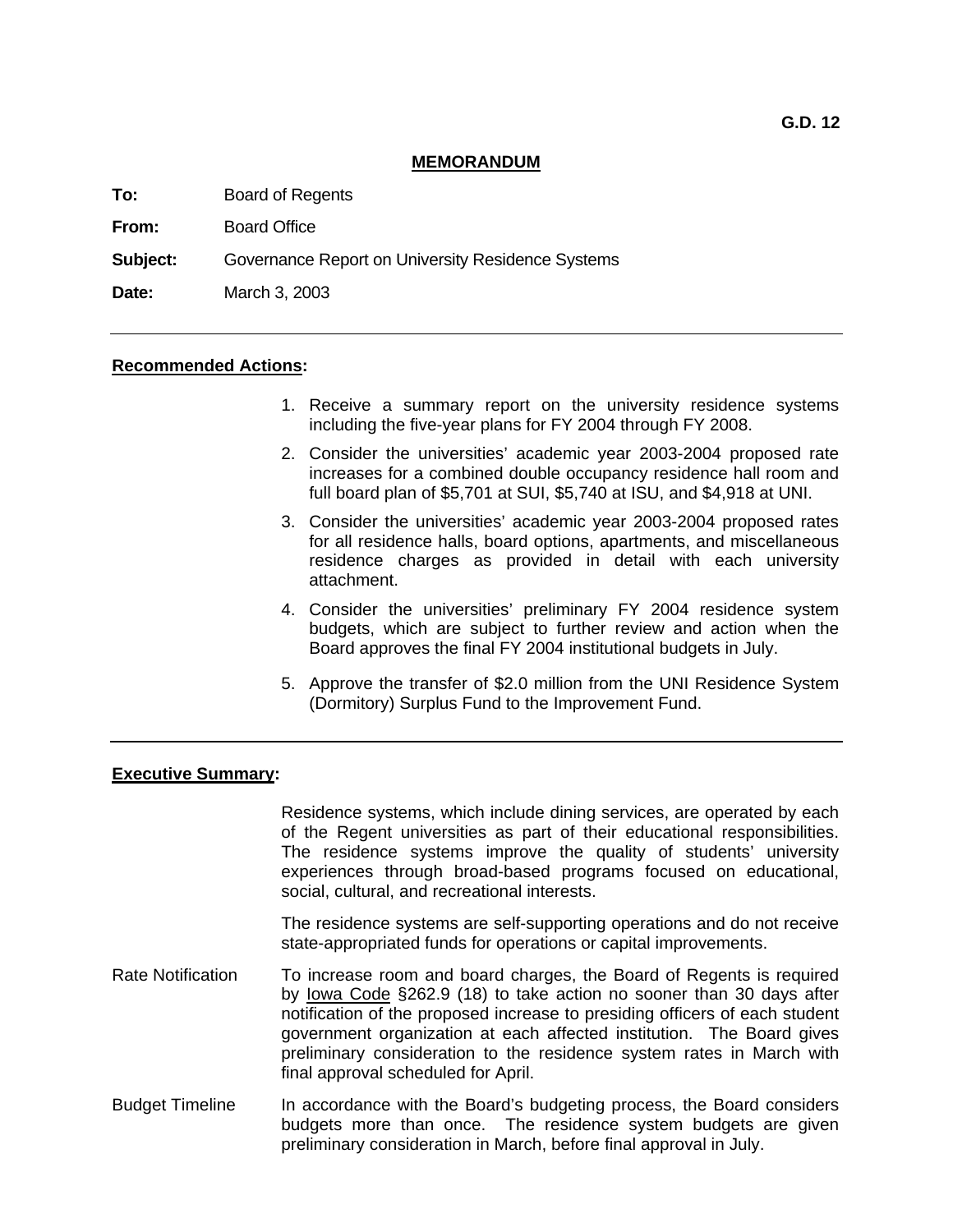### FY 2002 ANNUAL REPORT **HIGHLIGHTS**

In October 2002, the Board received the FY 2002 Annual Residence System report as part of the Comprehensive Fiscal Report. The following table provides key residence system data for FY 2002. These data form the foundation for the discussion of proposed rates and budgets.

|                                     |                                      | SUI           | ISU    | UNI     |
|-------------------------------------|--------------------------------------|---------------|--------|---------|
|                                     | Enrollment                           | 28,768        | 27,823 | 14,070  |
| <b>Student</b><br><b>Statistics</b> | Occupancy                            |               |        |         |
| <b>Fall 2001</b>                    | Residence Halls / Apartments         | 5,663         | 8,959  | 4,613   |
|                                     | Occupancy as % of Enrollment         | 19.7%         | 32.2%  | 32.8%   |
|                                     | Gross Revenues                       | \$32.9        | \$49.5 | \$24.8  |
|                                     | <b>Operating Expenses</b>            | 22.9          | 35.0   | 19.2    |
|                                     | Debt Service & Mandatory Transfers   | $5.5^{\circ}$ | 8.3    | 3.1     |
| <b>Financial</b><br>(millions)      | <b>Net Revenues</b>                  | 4.4           | 6.3    | 2.4     |
|                                     | <b>Outstanding Bonds (principal)</b> | 44.0          | 114.2  | 30.0    |
|                                     | <b>Voluntary Reserves</b>            | 11.3          | 14.6   | 7.9     |
|                                     | % of Gross Revenues                  | 34.3%         | 29.5%  | 31.9%   |
|                                     | <b>Building Replacement Value</b>    | \$411.2       | \$547. | \$256.7 |
| <b>Facilities</b>                   | Plant improvement, maintenance       |               | 6      |         |
| (millions)                          | repair expenditures                  | 5.1           |        | 3.7     |
|                                     | % of replacement value               | 1.2%          | 3.0    | 1.4%    |
|                                     |                                      |               | 0.5%   |         |

#### **Residence System Data FY 2002**

FIVE-YEAR PLANS FY 2004 - FY 2008 The University Residence Systems have historically provided Ten-Year Plans. It was determined that Five-Year Plans would provide better, more accurate data and be consistent with the other Board planning documents such as the Five-Year Capital Improvement Plans.

> Five-year enrollment and occupancy projections indicate a steady demand for Regent residence system housing. This demand forms the basis for residence system financial forecasts.

The following table contains current and projected occupancies.

|                                    | FY 2003<br>(Fall 2002) | <b>FY 2004</b><br>(Fall 2003) | <b>FY 2008</b><br>(Fall 2007) |
|------------------------------------|------------------------|-------------------------------|-------------------------------|
| <b>University of lowa</b>          |                        |                               |                               |
| Occupancy                          | 6,302                  | 6,283                         | 6.318                         |
| % Capacity                         | 100.7%                 | 100.0%                        | 100.0%                        |
| <b>Iowa State University</b>       |                        |                               |                               |
| Occupancy                          | 8,907                  | 8,722                         | 8,185                         |
| % Capacity                         | 89.2%                  | 93.5%                         | 93.2%                         |
| <b>University of Northern Iowa</b> |                        |                               |                               |
| Occupancy                          | 4.484                  | 4,363                         | 4.493                         |
| % Capacity                         | 84.8%                  | 82.5%                         | 85.0%                         |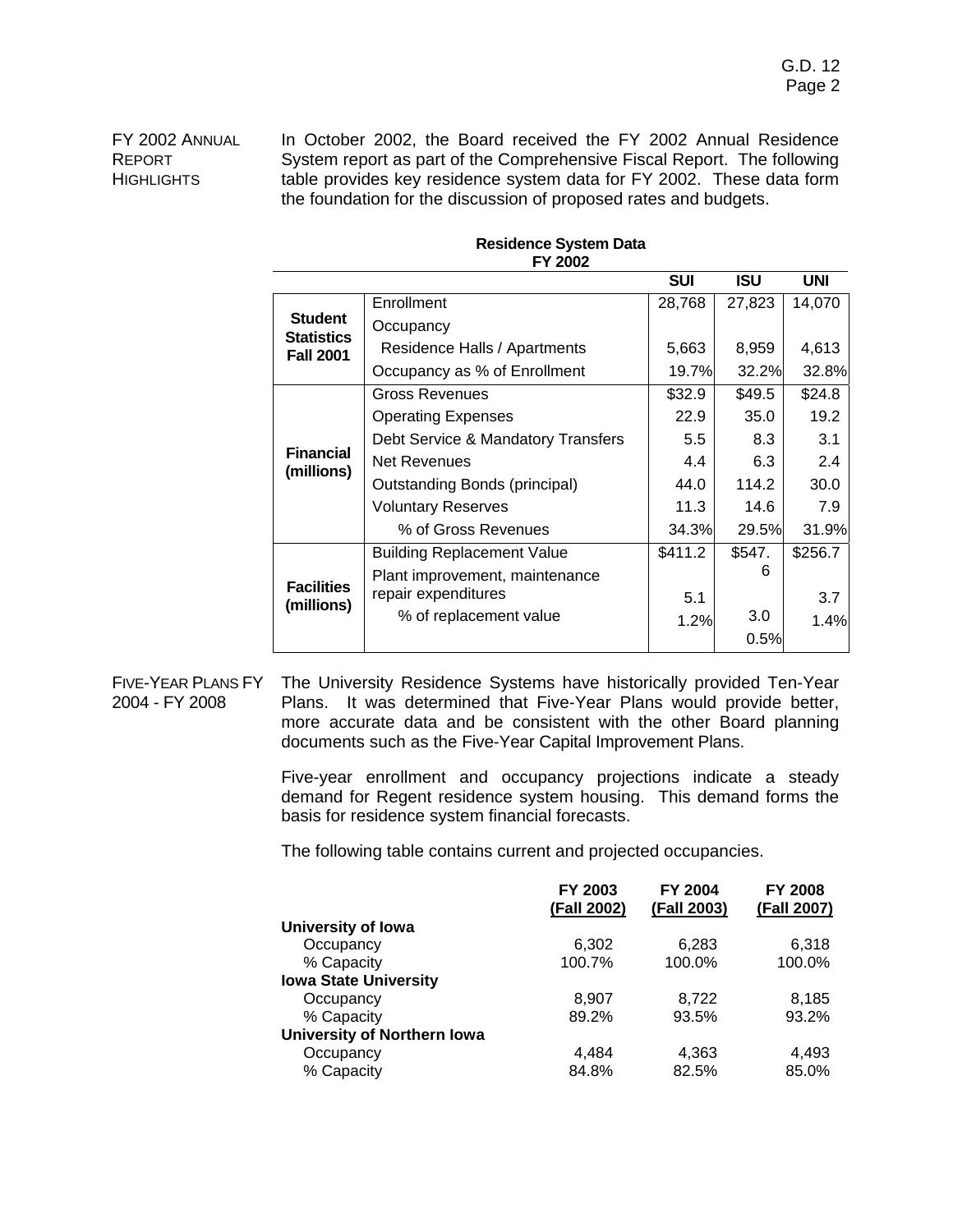The University of Iowa is in the early planning and design phase of a new residence hall and community center. The University reports that to finance the construction and maintain the required debt service ratios, significant rate increases above inflationary cost increases will be necessary in the next several years. Projected pricing of the new residence hall and overall residence system rate increase implications will be presented to the Board when it is asked to approve the project.

Iowa State University is proposing a change to its Master Plan. Union Drive Suite Building 3, originally scheduled to open in Fall 2005, is being postponed for at least two years. The University is proposing to use bond proceeds of \$8.6 million toward the renovation of Buchanan Hall. (see B.C. 6 - Bond Issuance Schedule for the months of April and May)

The Residence Systems continue to address fire safety and deferred maintenance issues.

PROPOSED RATES 2003-2004 The universities proposed rate increases for 2003-2004 for a double occupancy room with full board are as follows:

#### **Double Occupancy Room with Full Board**

| 2002 - 2003 | 2003 - 2004          |          |  |
|-------------|----------------------|----------|--|
| Rate        | <b>Proposed Rate</b> | Increase |  |
| \$5,255     | \$5,701              | \$446    |  |
| \$5,020     | \$5.740              | \$720    |  |
| \$4,640     | \$4,918              | \$278    |  |
|             |                      |          |  |

\* The significant increase is due to a change in board plans.

 The significant increase at ISU is the result of changes to the board plans and is described in that section.

These rates are effective beginning with the 2003-2004 academic year.

Current double occupancy room and full board rates compared to peer institutions are the second lowest at SUI, and fourth lowest at ISU and UNI.

Room Options Each University offers a variety of room and board options to meet the varied needs of the students. The following table identifies the proposed range of rates for housing. The range is significant because it includes all room types from the standard double occupancy room to single suites.

| <b>Residence Hall Room Rates</b> |                      |                      |               |  |  |  |
|----------------------------------|----------------------|----------------------|---------------|--|--|--|
|                                  | 2003 - 2004          | 2003 - 2004          | S             |  |  |  |
|                                  | Lowest               | Highest              | Range         |  |  |  |
|                                  | <b>Proposed Rate</b> | <b>Proposed Rate</b> | Increase      |  |  |  |
| SUI                              | \$2,229              | \$6,413              | $$200 - $577$ |  |  |  |
| <b>ISU</b>                       | \$2,592              | \$6,024              | $$0 - $357$ * |  |  |  |
| <b>UNI</b>                       | \$2,350              | \$4,578              | $$90 - $245$  |  |  |  |
| *Ingludes Erederiksen Court      |                      |                      |               |  |  |  |

Includes Frederiksen Court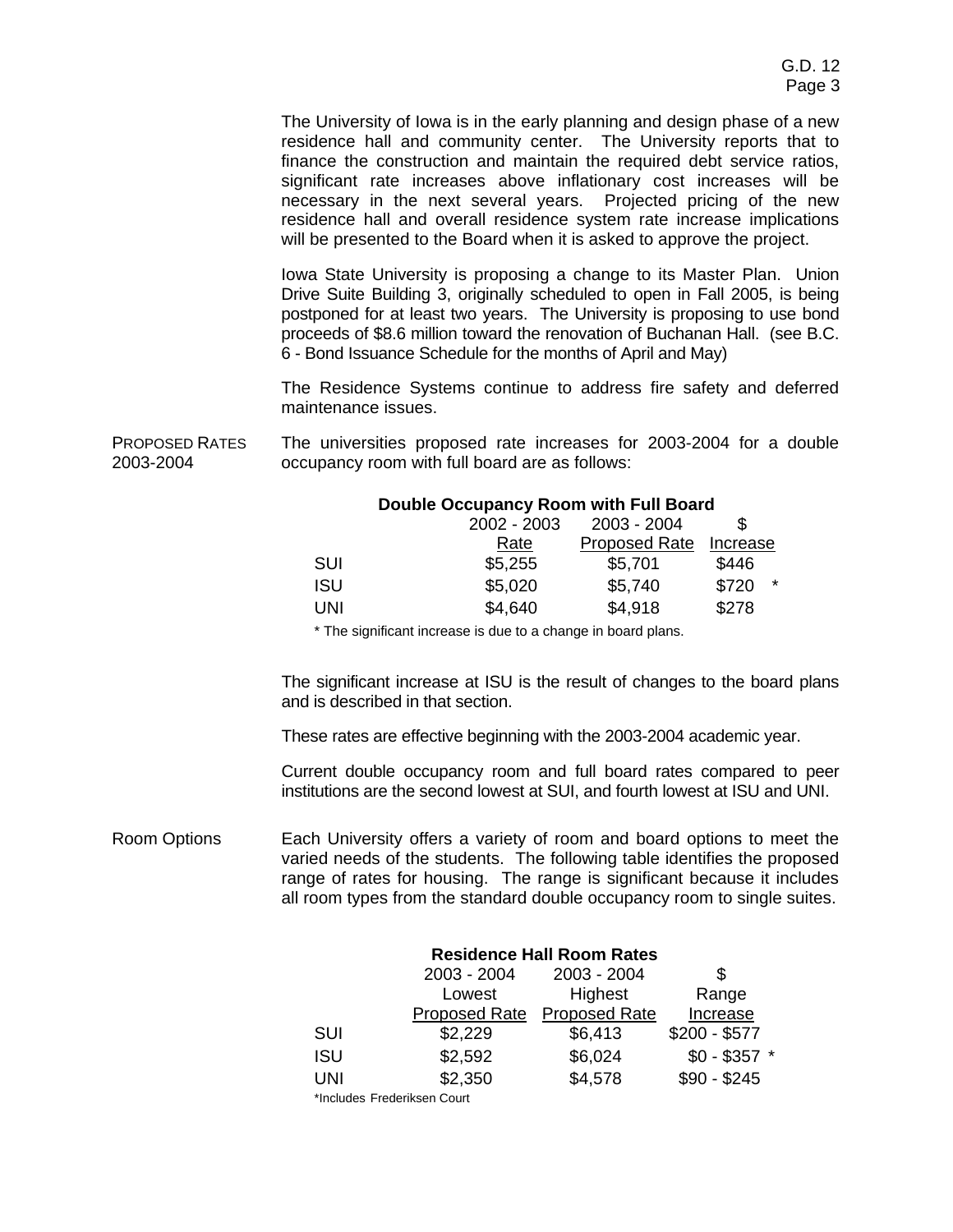Board Options All three Regent universities are continuing the process of changing from traditional meal plans to plans with greater flexibility. The intent is to provide students with more opportunities to use the board plans and greater variety within the plans. In addition, significant changes have been made or are currently underway to facilities to provide market place dining. Each university is also in some stage of combining food service operations of the residence system and student union.

> ISU is proposing significant changes to meal plans for the 2003-2004 academic year, providing more opportunities for students to eat and therefore, the University believes that students may not purchase the full board plan. However, the full board plan has been provided for comparison with past rates. The University states that the students are supportive of the proposed plan.

> The following table identifies the proposed range of rates for board plans.

|                                                                                                                                                                                                         |             |                      | <b>Residence System Board Rates</b>                                                                                                                                                                                                                                                                                                                                                                                                                                                                                                                                                                                                                                                                                                                                                                                                                                             |  |  |  |
|---------------------------------------------------------------------------------------------------------------------------------------------------------------------------------------------------------|-------------|----------------------|---------------------------------------------------------------------------------------------------------------------------------------------------------------------------------------------------------------------------------------------------------------------------------------------------------------------------------------------------------------------------------------------------------------------------------------------------------------------------------------------------------------------------------------------------------------------------------------------------------------------------------------------------------------------------------------------------------------------------------------------------------------------------------------------------------------------------------------------------------------------------------|--|--|--|
|                                                                                                                                                                                                         | 2003 - 2004 | 2003 - 2004          | \$                                                                                                                                                                                                                                                                                                                                                                                                                                                                                                                                                                                                                                                                                                                                                                                                                                                                              |  |  |  |
|                                                                                                                                                                                                         | Lowest      | Highest              | Range                                                                                                                                                                                                                                                                                                                                                                                                                                                                                                                                                                                                                                                                                                                                                                                                                                                                           |  |  |  |
|                                                                                                                                                                                                         |             | <b>Proposed Rate</b> | Increase                                                                                                                                                                                                                                                                                                                                                                                                                                                                                                                                                                                                                                                                                                                                                                                                                                                                        |  |  |  |
| <b>SUI</b>                                                                                                                                                                                              | \$2,425     | \$2,630              | $$165 - $170$                                                                                                                                                                                                                                                                                                                                                                                                                                                                                                                                                                                                                                                                                                                                                                                                                                                                   |  |  |  |
| <b>ISU</b>                                                                                                                                                                                              | \$2,300     | \$3,200              | $$310 - $502$                                                                                                                                                                                                                                                                                                                                                                                                                                                                                                                                                                                                                                                                                                                                                                                                                                                                   |  |  |  |
| <b>UNI</b>                                                                                                                                                                                              | \$2,188     | \$3,300              | $$138 - $147$                                                                                                                                                                                                                                                                                                                                                                                                                                                                                                                                                                                                                                                                                                                                                                                                                                                                   |  |  |  |
| at UNI                                                                                                                                                                                                  |             |                      |                                                                                                                                                                                                                                                                                                                                                                                                                                                                                                                                                                                                                                                                                                                                                                                                                                                                                 |  |  |  |
| Each University has provided revised FY 2003 estimates and proposed<br>FY 2004 budgets as illustrated in the table on page 9.                                                                           |             |                      |                                                                                                                                                                                                                                                                                                                                                                                                                                                                                                                                                                                                                                                                                                                                                                                                                                                                                 |  |  |  |
| At the conclusion of FY 2004, voluntary reserves, which are used for<br>repairs and capital improvements, are estimated to be \$9.3 million at SUI,<br>\$11.0 million at ISU, and \$5.7 million at UNI. |             |                      |                                                                                                                                                                                                                                                                                                                                                                                                                                                                                                                                                                                                                                                                                                                                                                                                                                                                                 |  |  |  |
|                                                                                                                                                                                                         |             |                      |                                                                                                                                                                                                                                                                                                                                                                                                                                                                                                                                                                                                                                                                                                                                                                                                                                                                                 |  |  |  |
|                                                                                                                                                                                                         |             |                      |                                                                                                                                                                                                                                                                                                                                                                                                                                                                                                                                                                                                                                                                                                                                                                                                                                                                                 |  |  |  |
|                                                                                                                                                                                                         |             |                      |                                                                                                                                                                                                                                                                                                                                                                                                                                                                                                                                                                                                                                                                                                                                                                                                                                                                                 |  |  |  |
|                                                                                                                                                                                                         |             |                      | Proposed Rate<br>When combining the tuition and fee increases previously approved for 2003<br>-2004 with the proposed residence system increases based on double<br>occupancy and full board, the total incremental cost increase to an<br>undergraduate student would be \$1,248 at SUI, \$1,638 at ISU, and \$1,077<br>The bond resolution covenants of the University of Northern lowa<br>Residence System (Dormitory) Revenue Bonds allow for the transfer of<br>net revenues of the Dormitory System from the Surplus Fund to the<br>Improvement Fund upon approval of the Board of Regents.<br>Monies must first be transferred to the Improvement Fund before they can<br>be expended for improvements to residential and dining facilities.<br>The University of Northern Iowa requests the transfer of \$2.0 million from<br>the Surplus Fund to the Improvement Fund. |  |  |  |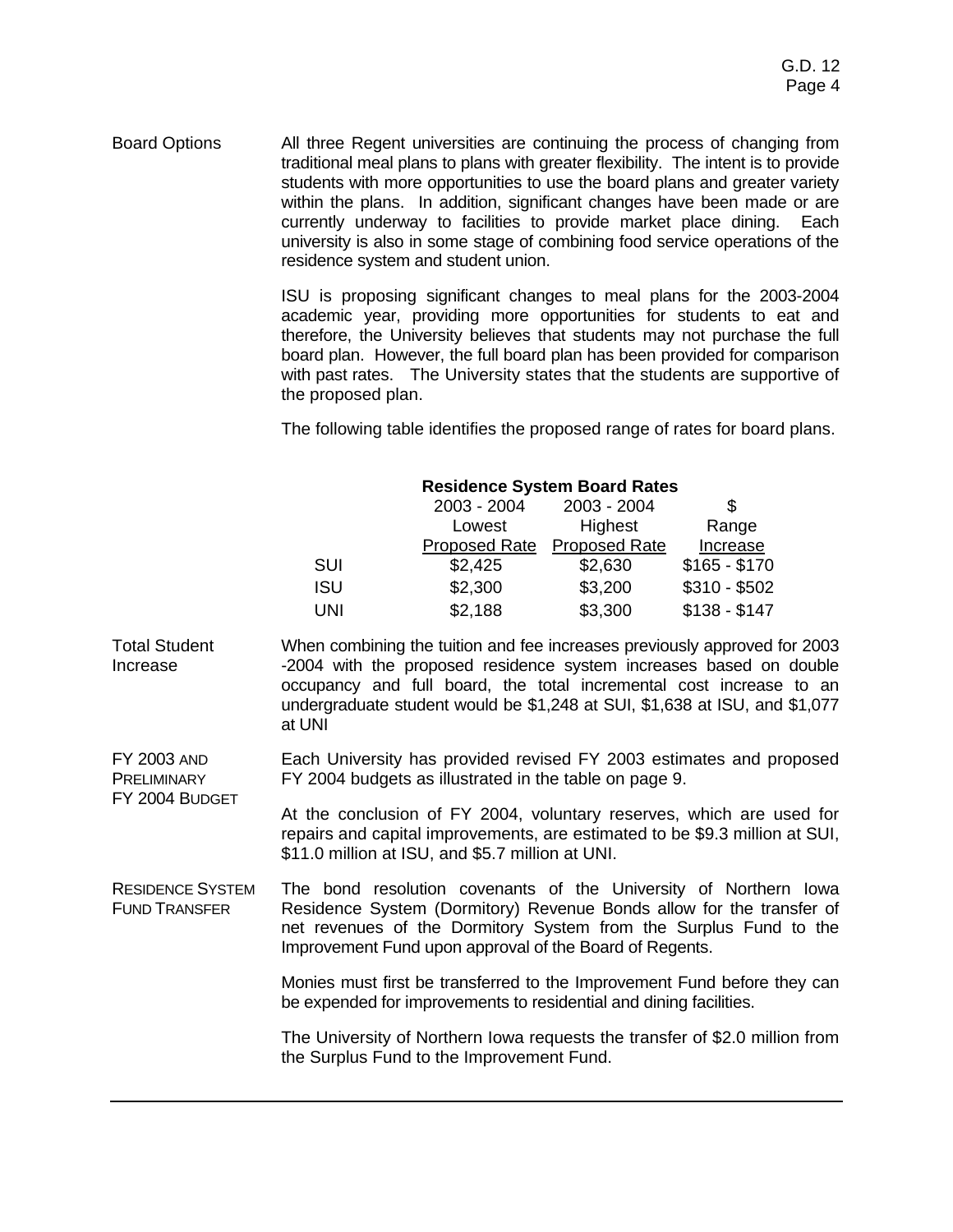## **Strategic Plan:**

 The Board's strategic plan, Key Result Area 4 on accountability, requires the Board to exercise effective stewardship of institutional resources including facilities, in order to maintain the confidence and support of the public in the utilization of existing financial resources.

The covenants for bonds issued for new construction and renovations of residence systems require the Board and the institutions to keep the facilities in good repair, working order, and operating condition. Each residence system, which is a self-supporting entity, is expected to operate its system on a revenue-producing basis, and use and apply its resources appropriately.

#### **Background:**

 Each university's Department of Residence has many responsibilities, including managing residence hall and apartment utilization as well as summer conference housing; providing social, cultural, and educational programs such as learning communities and student councils; and providing dining services including catering, convenience stores, nutrition education, athletic department support, and child care support.

The residence systems are self-supporting operations and do not receive state-appropriated funds for operations or capital improvements. The FY 2003 combined estimate of gross revenues is approximately \$113 million.

The residence systems collectively maintain and operate a total of 6.9 million square feet of facilities. The replacement value of these facilities totals \$1.2 billion.

The residence systems collectively house approximately 19,000 students.

 In 1998, the Board requested that the universities place greater emphasis on long-term planning for significant renovations and capital replacement of the aging residence system facilities. The universities have completed more comprehensive plans and, as a result, require bond financing to renovate or replace the aging facilities.

Facilities / Bonding In the past five calendar years, bonding activity for residence system facilities has increased significantly and more activity is planned for 2003 as illustrated in the following table.

#### **Bonding Activity for Residence Hall Facilities by Calendar Year (Millions)**

|            | 1998                   | 1999   | 2000   | 2001    | 2002                      | <b>Planned</b><br>2003 |
|------------|------------------------|--------|--------|---------|---------------------------|------------------------|
| <b>SUI</b> | $\qquad \qquad \cdots$ | \$10.0 | \$16.0 | \$13.7  | $\qquad \qquad -\qquad -$ | 25.0                   |
| <b>ISU</b> | \$14.0                 | 34.3   | 9.5    | 21.7    | \$15.0                    | 30.5                   |
| <b>UNI</b> | $---$                  | 7.0    | 14.0   | $- - -$ | $---$                     | 9.2                    |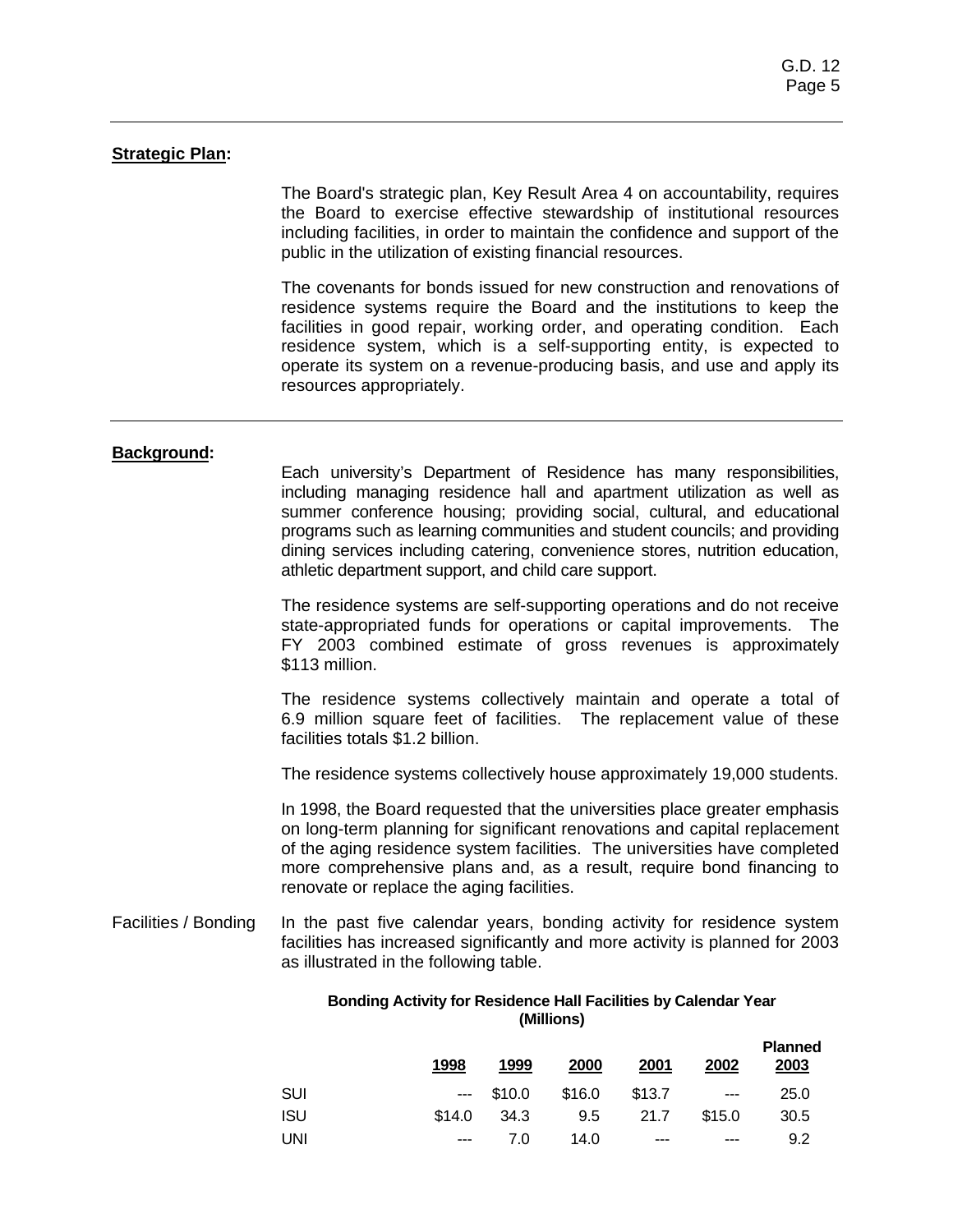Iowa State University has modified its proposed plan for bonding. Union Drive Suite Building 3, originally scheduled to open in Fall 2005, is being postponed for at least two years. The University is proposing to use bond proceeds of \$8.6 million toward the renovation of Buchanan Hall. (see B.C. 6) This is included in the \$30.5 million planned for 2003, pending Board approval.

The bond covenants require that certain financial tests be met prior to the sale of any Dormitory bonds. These tests are intended to insure the financial viability of the system.

#### **Analysis:**

FIVE-YEAR PLANS FY 2004 - FY 2008 Five-year plans prepared by the universities include enrollment and occupancy projections, capital renewal plans, and financial forecasts.

> The following information presents projected trends in total enrollment, housing design capacity, housing occupancy, and occupancy ratios for the five-year period.

|                                    |         | <b>Academic Year</b> |         |         |         |
|------------------------------------|---------|----------------------|---------|---------|---------|
|                                    | 2003-04 | 2004-05              | 2005-06 | 2006-07 | 2007-08 |
| <b>University of Iowa</b>          |         |                      |         |         |         |
| Enrollment (Headcount)             | 30,169  | 29,969               | 29,939  | 29,885  | 29,811  |
| <b>Current Operating Capacity*</b> | 6,284   | 6,284                | 6,284   | 6,319   | 6,319   |
| Total Occupancy*                   | 6,283   | 6,283                | 6,283   | 6,318   | 6,318   |
| Occupancy Ratio**                  | 100.0%  | 100.0%               | 100.0%  | 100.0%  | 100.0%  |
| Occupancy as % of Enrollment       | 20.8%   | 21.0%                | 21.0%   | 21.1%   | 21.2%   |
| <b>Iowa State University</b>       |         |                      |         |         |         |
| Enrollment (Headcount)             | 27,736  | 27,728               | 27,614  | 27,530  | 27,485  |
| <b>Current Operating Capacity*</b> | 9,326   | 9,492                | 9,492   | 9,492   | 8,779   |
| Total Occupancy*                   | 8,722   | 8,690                | 8,654   | 8,633   | 8,185   |
| Occupancy Ratio**                  | 93.5%   | 91.6%                | 91.2%   | 91.0%   | 93.2%   |
| Occupancy as % of Enrollment       | 31.4%   | 31.3%                | 31.3%   | 31.4%   | 29.8%   |
| University of Northern Iowa        |         |                      |         |         |         |
| Enrollment (Headcount)             | 13,709  | 13,537               | 13,432  | 13,480  | 13,570  |
| Current Operating Capacity*        | 5,286   | 5,286                | 5,286   | 5,286   | 5,286   |
| Total Occupancy*                   | 4,363   | 4,379                | 4,392   | 4,403   | 4,493   |
| Occupancy Ratio**                  | 82.5%   | 82.8%                | 83.1%   | 83.3%   | 85.0%   |
| Occupancy as % of Enrollment       | 31.8%   | 32.3%                | 32.7%   | 32.7%   | 33.1%   |

**FIVE YEAR PROJECTED ENROLLMENT, HOUSING CAPACITY, AND OCCUPANCY**

Includes residence halls and apartments.

\*\* Percent of capacity.

 Enrollment projections and financial information for the three Regent universities are presented in greater detail in the five-year plan summaries for the individual institutions (SUI – page 13,  $ISU$  – page 20, and UNI – page 28). Five-year estimates are stated in 2002-2003 dollars. No attempt has been made to estimate the effects of inflation.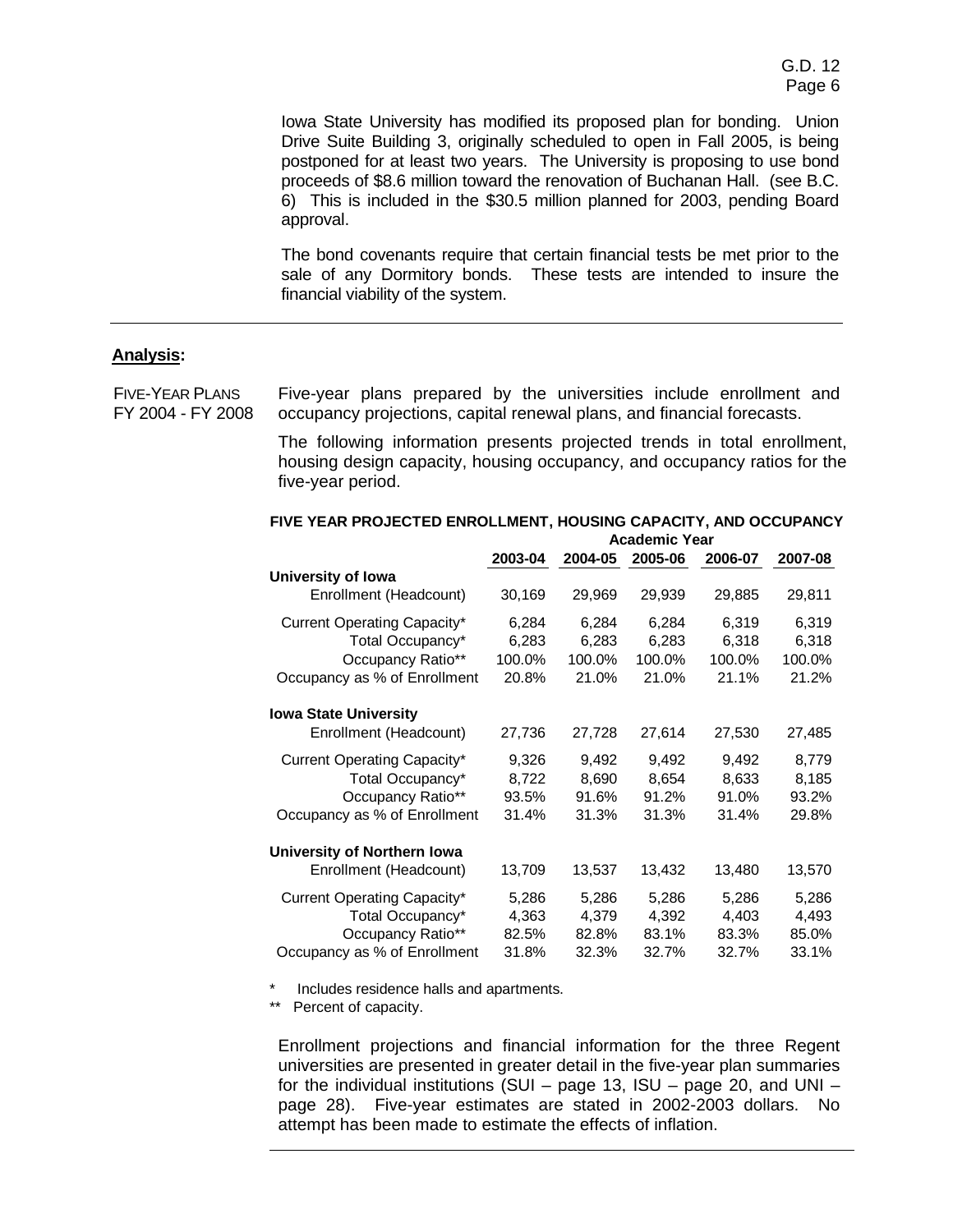### PROPOSED RATES 2003-2004

Each of the Regent universities has proposed rate increases for residence hall room and board, and student apartment rent, for the 2003-2004 academic year. The following table shows the proposed double occupancy rooms with full board rates.

## **Double Occupancy Rooms with Full Board Residence Hall Rates**

|                              | 2002 - 2003 | 2003 - 2004   | S        |
|------------------------------|-------------|---------------|----------|
|                              | Rate        | Proposed Rate | Increase |
| University of Iowa           | \$5,255     | \$5,701       | \$446    |
| <b>Iowa State University</b> | \$5,020     | \$5,740       | \$720    |
| University of Northern Iowa  | \$4,640     | \$4,918       | \$278    |

 In January 2003, ISU combined the operation and management of all food service venues on campus, including operations in the Memorial Union into a single operation under the Department of Residence - Campus Dining Services. With this change, ISU is proposing to expand dining services to provide its students more flexibility, variety and value. The University believes this flexibility may cause students to purchase less than the full board plan.

The changes that are proposed by ISU include:

- Offering meal distribution by the week, instead of by the day, giving students more opportunities to eat the meals in the plan that they select. Currently, students may select the 20-meal plan because the incremental cost is insignificant and not eat all of the meals. ISU data show that students only eat 53% of the 20-meal plan.
- Expanding the number of locations that students can redeem the "meal" portion of the plans at several "all-you-can-eat" facilities including the new Union Drive Marketplace in the Union Drive Community Center currently under construction.
- Including increased Dining Dollar\$ in all meal plans which students will be able to use at any of the retail dining centers including the new Clyde's Sports Club in the Union Drive Community Center.

UNI is proposing to add new meal plans to give students more flexibility to choose a plan that meets their needs.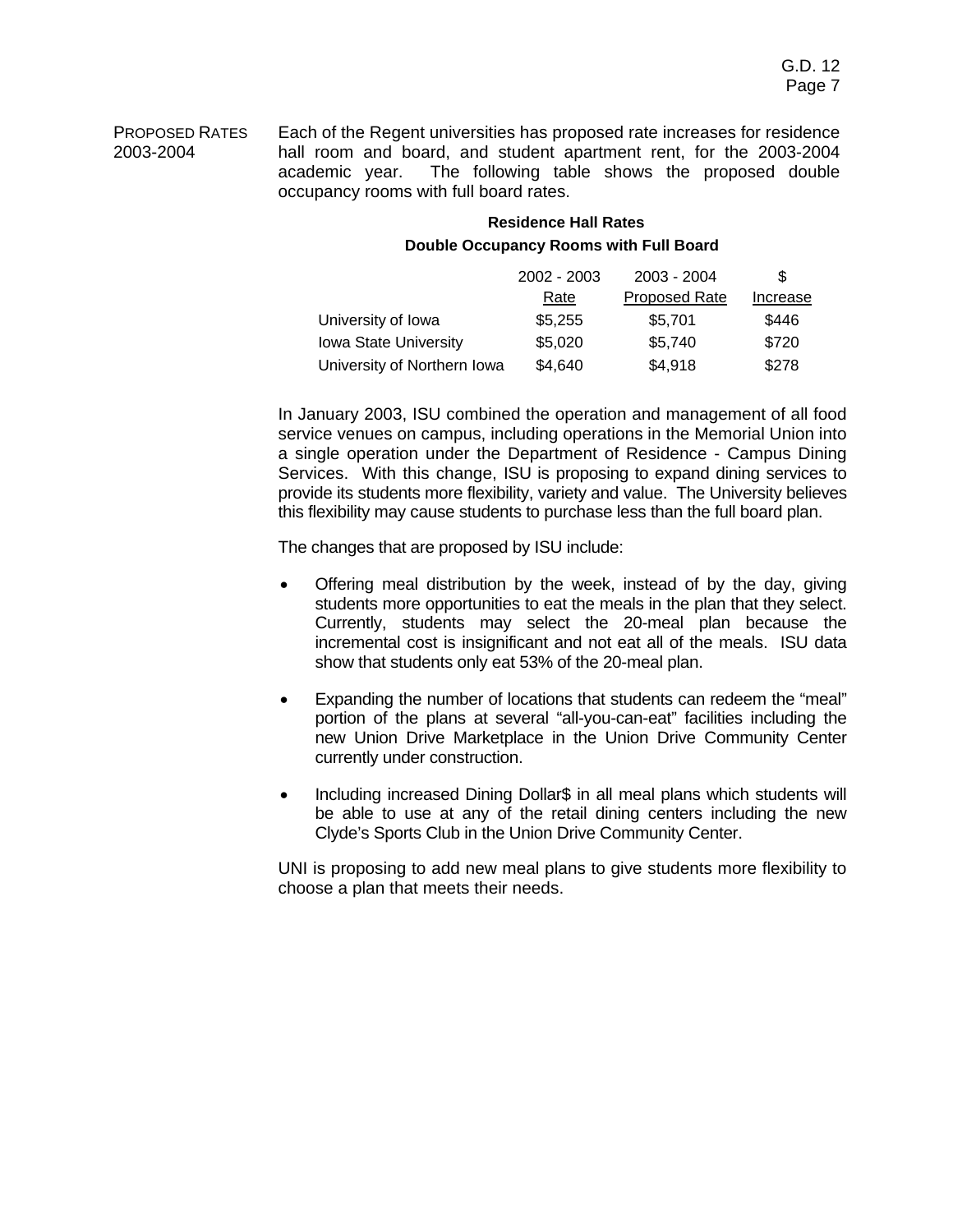The following table shows the average increase in apartment rates. Apartment rates are effective June 1, 2003 at SUI, and July 1, 2003 at ISU and UNI.

| 2003 - 2004<br><b>Proposed Apartment Rates</b> |                  |
|------------------------------------------------|------------------|
|                                                | Average Increase |
| University of Iowa                             | 5.5%             |
| <b>Iowa State University</b>                   | 5.0%             |
| University of Northern Iowa                    | 6.5%             |

 The following table shows the total incremental cost to undergraduate resident students.

#### **Incremental Costs to Undergraduate Resident Students**

|                             |           | Proposed  |             |
|-----------------------------|-----------|-----------|-------------|
|                             | Tuition & | Residence | Total       |
|                             | Fees      | System    | Incremental |
|                             | 2003-2004 | 2003-04   | Costs       |
| University of Iowa          | \$802     | \$446     | \$1,248     |
| Iowa State University       | 918       | 720       | 1,638       |
| University of Northern Iowa | 799       | 278       | 1,077       |

 The proposed residence system rate increases with double occupancy and full board, when combined with the tuition and fee increases approved in Fall 2002, result in total incremental increases to an undergraduate resident student for double occupancy and full board of \$1,248 at SUI, \$1,638 at ISU, and \$1,077 at UNI.

This incremental cost may vary depending on the room and dining options selected by the student.

Proposed rate increases for all residence hall, board options, and apartment units of the individual universities are provided in detail with each university attachment. (SUI – page 14, ISU – pages 21-23, and UNI – pages 29-31).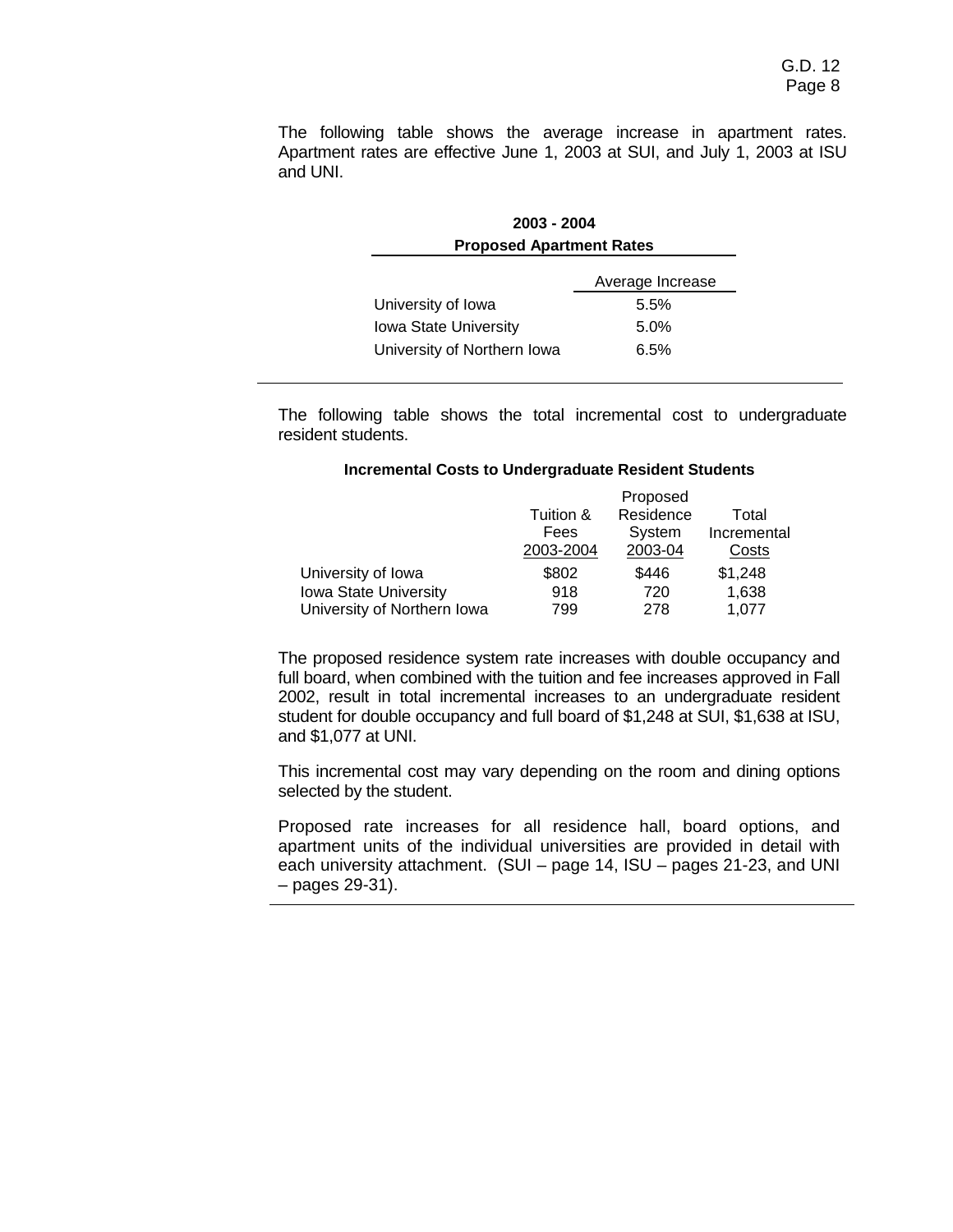FY 2003 AND **PRELIMINARY** FY 2004 BUDGET The preliminary FY 2004 budget proposals contain current FY 2003 Board approved revenue and expenditure detail and revised estimates for FY 2003.

Gross revenues for FY 2004 at all three universities are expected to increase from the revised FY 2003 estimates, while net revenues are expected to decrease.

Debt service and mandatory transfers at SUI and ISU for FY 2004 are expected to increase due to the issuance of new bonds and increased debt service payments for bonds issued.

Detailed budgets for the individual universities are provided in each University attachment. (SUI – page 15, ISU – page 24, and UNI – page 32).

|                                    | (1)          | (2)                             | (3)                  | (4)                             | (5)           | (6)        |
|------------------------------------|--------------|---------------------------------|----------------------|---------------------------------|---------------|------------|
|                                    | Prior Year   |                                 | <b>Current Year</b>  |                                 |               |            |
|                                    | Actual       | <b>Current Year</b><br>Approved | Revised<br>Estimates | <b>Next Year</b><br>Preliminary | \$ Change     | % Change   |
|                                    | FY 2002      | FY 2003                         | FY 2003              | FY 2004                         | $(4) - (3)$   | (5) / (3)  |
| University of Iowa                 |              |                                 |                      |                                 |               |            |
| <b>Gross Revenue</b>               | \$32,863,821 | \$35,091,333                    | \$35,035,937         | \$37,898,146                    | \$2,862,209   | 8.2%       |
| <b>Expenditures for Operations</b> | \$22,996,769 | \$25,558,541                    | \$25,463,714         | \$28,325,943                    | \$2,862,229   | 11.2%      |
| Debt Service & Mand. Transfers     | \$5,533,974  | \$5,749,070                     | \$5,749,070          | \$5,889,435                     | \$140,365     | 2.4%       |
| Net Revenue*                       | \$4,333,078  | \$3,783,722                     | \$3,823,153          | \$3,682,768                     | (\$140,385)   | (3.7)%     |
| Net Revenue as % of Gross Rev.     | 13.2%        | 10.8%                           | 10.9%                | 9.7%                            | (1.2)%        |            |
| <b>Iowa State University</b>       |              |                                 |                      |                                 |               |            |
| Gross Revenue                      | \$50,941,980 | \$53,008,168                    | \$54,157,456         | \$61,939,432                    | \$7,781,976   | 14.4%      |
| <b>Expenditures for Operations</b> | \$34,939,813 | \$36,826,574                    | \$37,967,132         | \$46,197,540                    | \$8,230,408   | 21.7%      |
| Debt Service & Mand. Transfers     | \$8,273,015  | \$9,219,365                     | \$9,651,644          | \$11,454,660                    | \$1,803,016   | 18.7%      |
| Net Revenue*                       | \$7,729,152  | \$6,962,229                     | \$6,538,680          | \$4,287,232                     | (\$2,251,448) | $(34.4)\%$ |
| Net Revenue as % of Gross Rev.     | 15.2%        | 13.1%                           | 12.1%                | 6.9%                            | (5.2)%        |            |
| University of Northern Iowa        |              |                                 |                      |                                 |               |            |
| <b>Gross Revenue</b>               | \$24,817,829 | \$24,487,852                    | \$23,633,986         | \$24,348,684                    | \$714,698     | 3.0%       |
| <b>Expenditures for Operations</b> | \$19,282,151 | \$19,456,780                    | \$18,202,589         | \$19,585,391                    | \$1,382,802   | 7.6%       |
| Debt Service & Mand. Transfers     | \$3,141,508  | \$3,263,978                     | \$3,230,722          | \$3,142,103                     | (\$88,619)    | (2.7)%     |
| Net Revenue*                       | \$2,394,170  | \$1,767,094                     | \$2,200,675          | \$1,621,190                     | (\$579,485)   | $(26.3)\%$ |
| Net Revenue as % of Gross Rev.     | 9.6%         | 7.2%                            | 9.3%                 | 6.7%                            | (3.2)%        |            |

PRELIMINARY BUDGETS SUMMARY

\* After expenditures for operations, debt service, and mandatory transfers.

eb A. Hendrichson Deb A. Hendrickson

Approved: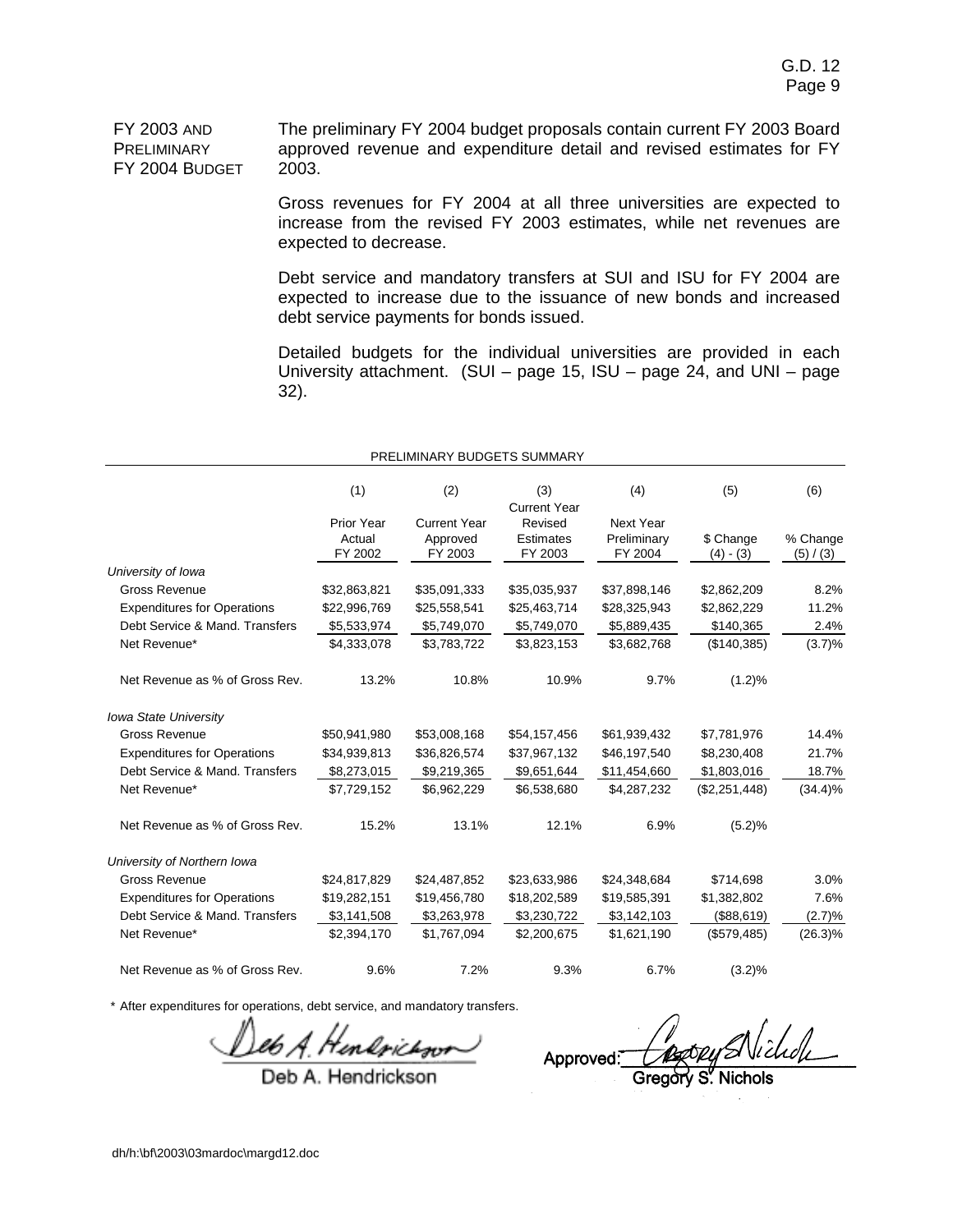G.D. 12 Attachment A University of Iowa Page 10

#### **UNIVERSITY OF IOWA**

FIVE-YEAR PLAN FY 2004 – FY 2008 The University of Iowa's five-year plan provides enrollment and occupancy projections, significant policy and program considerations, plans for renovation of facilities, and financial forecasts. (Summary on page 13).

Enrollment / **Occupancy Projections** The enrollment projections, prepared by the University in the fall of each year, serve as the basis for estimating future occupancy. The most recent data for FY 2004 projects an entering first year class of 4,382 students, an increase of 198 students. If these projections are accurate, demand for residence hall space may exceed capacity, both permanent and temporary. Some applicants may not be housed. The University is projecting occupancy for residence halls to be at 100.0% and apartments at 99.9% through FY 2008.

Policy / Program **Considerations** The University is planning to combine the residence system and union contract and retail dining operations into a single coordinated administrative unit to better utilize resources, consolidate key production and administrative functions, and eliminate duplication of efforts. Full implementation of the blended food service is expected by the beginning of FY 2005. A financial arrangement is being developed to maintain the financial integrity of both the Department of Residence and the Iowa Memorial Union.

Renovation / New Construction of **Facilities** The University of Iowa is continuing to upgrade and maintain residence system facilities by spending adequate resources for major repairs, replacements, and renovations.

The five-year plan includes the completion of the Burge Hall food service and lobby renovations, continued fire safety upgrades and Mayflower renovations.

Requests for semi-private rooms with bath have increased every year. If the University is to be successful and meet the changing student demand, the University believes construction of a new residence hall offering rooms of this type is necessary.

The University is in the early planning and design phase of a new residence hall and community center, including a retail food court on the west side of campus. Based upon preliminary planning, the proposed new residence hall would house approximately 520 students in semi-private rooms with baths and shared living rooms. Preliminary cost estimates for the residence hall portion of the project range from \$38 - \$48 million.

The University plans to take Slater Hall off-line for major renovations once the new residence hall is operational. To finance the construction and maintain the required debt service ratios, the University expects significant rate increases above inflationary cost increases will be necessary in the next several years. The University will bring to the Board more specific information as this project develops over the next several months.

Financial **Forecasts** The Department plans to use proceeds from new revenue bonds totaling a minimum of \$50.5 million over the next five years, beginning with a \$25.0 million issue in September 2003 (included on the Board's bond issuance schedule for calendar year 2003). Expenditures for capital renewals from voluntary reserves will total \$21.9 million during the next five years.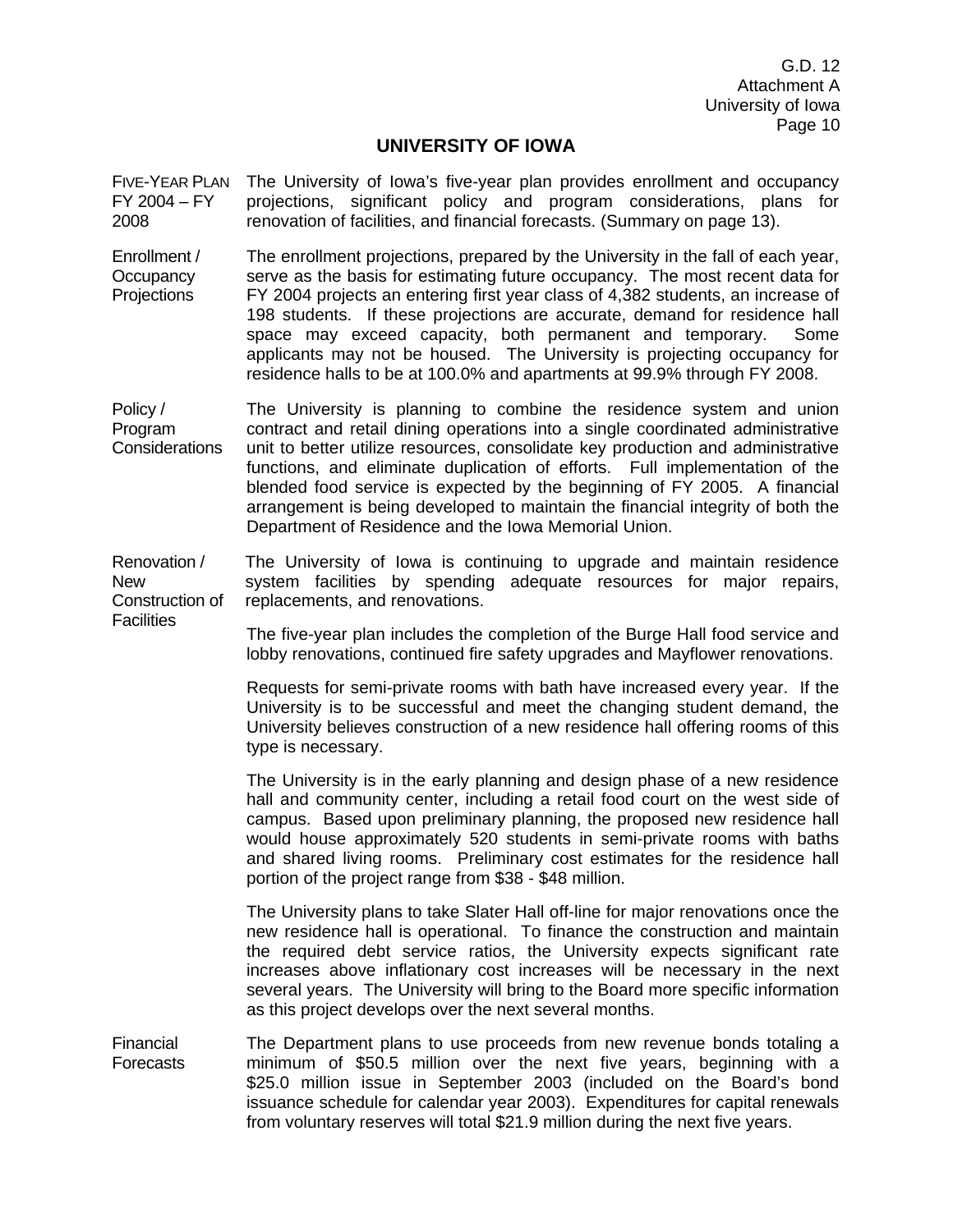Maintaining reserves necessary to fund capital renewals at the planned level, as well as funding the new debt service, will require future rate increases in excess of inflationary cost increases each year. Five-year estimates are stated in FY 2003 dollars. No attempt has been made to estimate the effects of inflation.

PROPOSED **RESIDENCE** RATES 2003 - 2004 The following table shows the University's rate increases for the past five years as well as the current proposed rates for double occupancy residence hall rooms with full board contracts.

|                       | <b>Double</b><br>Occupancy<br>Room and<br><b>Full Board</b> | <b>Dollar</b><br><b>Increase</b> | <b>Percent</b><br><b>Increase</b> |
|-----------------------|-------------------------------------------------------------|----------------------------------|-----------------------------------|
| FY 1999               | \$3,988                                                     | \$163                            | 4.3%                              |
| FY 2000               | 4,188                                                       | 200                              | 5.0%                              |
| FY 2001               | 4,398                                                       | 210                              | 5.0%                              |
| FY 2002               | 4,671                                                       | 273                              | 6.2%                              |
| FY 2003               | 5,255                                                       | 584                              | 12.5%                             |
| FY 2004 Proposed Rate | \$5,701                                                     | \$446                            | 8.5%                              |

 The proposed rate increases are calculated based on estimated operating cost increases, the proposed infrastructure improvements, and the debt service requirements. The major factors leading to this year's rate increases are salary and fringe benefit cost increases, utility cost increases, and larger debt service requirements.

Room Options The University of Iowa offers a variety of room and board options to meet the varied needs of the students. The following table identifies the proposed range of rates for housing. The range is significant because it includes all room types from the standard double occupancy room to single suites.

|     |                             | <b>Residence Hall Room Rates</b> |               |
|-----|-----------------------------|----------------------------------|---------------|
|     | 2003 - 2004                 | 2003 - 2004                      | \$.           |
|     | Lowest                      | Highest                          | Range         |
|     | Proposed Rate Proposed Rate |                                  | Increase      |
| SUI | \$2.229                     | \$6,413                          | $$200 - $577$ |

Board Options The following table identifies the proposed range of rates for board plans.

| <b>Residence System Board Rates</b> |                      |                      |               |
|-------------------------------------|----------------------|----------------------|---------------|
|                                     | 2003 - 2004          | 2003 - 2004          | S             |
|                                     | Lowest               | Highest              | Range         |
|                                     | <b>Proposed Rate</b> | <b>Proposed Rate</b> | Increase      |
| SUI                                 | \$2,425              | \$2,630              | $$165 - $170$ |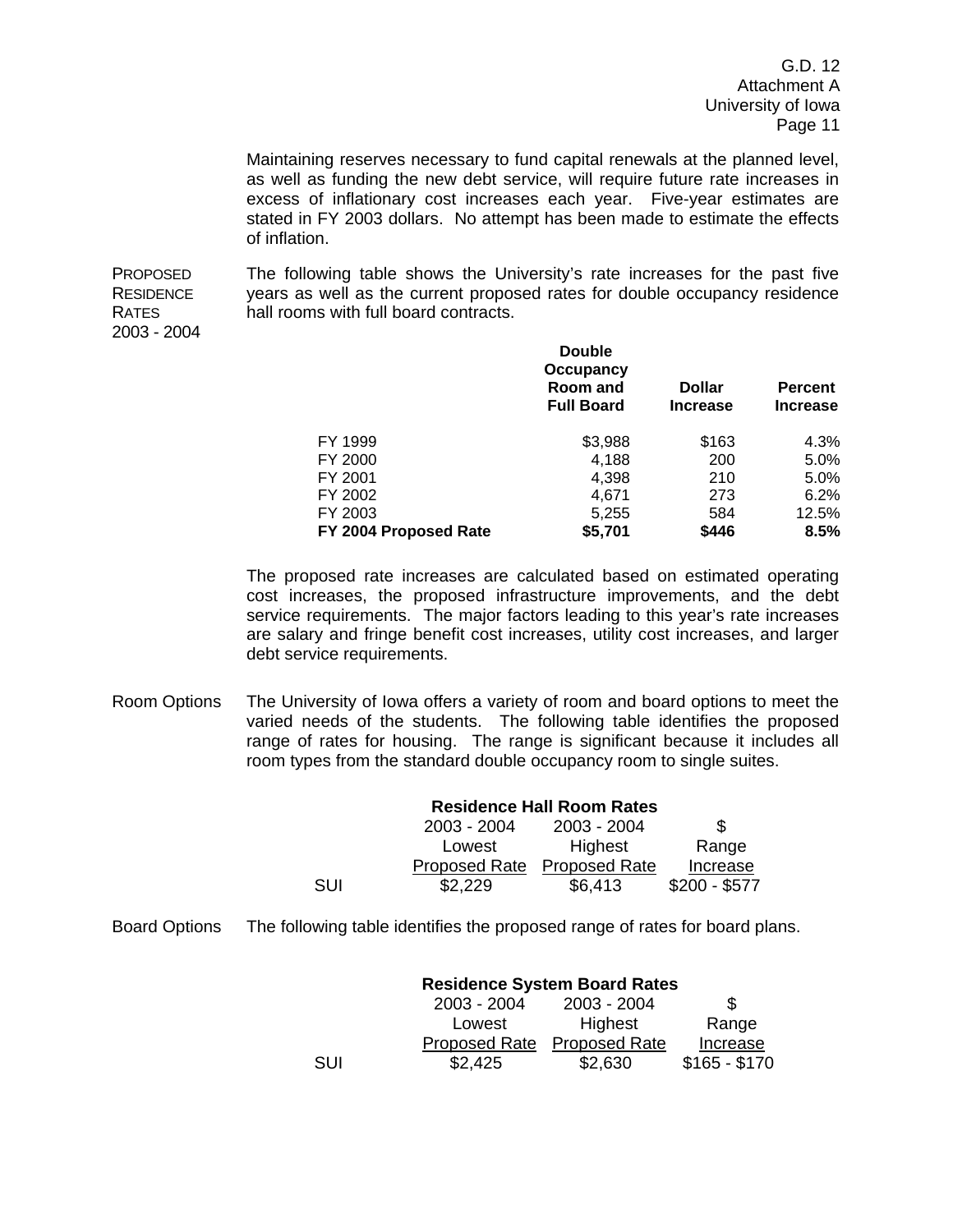Proposed increases for apartments average 5.5%.

The entire schedule of proposed rate increases for residence hall room and board and student apartment rents for the 2003-2004 academic year is identified on page 14.

**Student Notification** The Department will make a formal presentation of the proposed rate increases to the Associated Residence Halls (ARH), the residence hall student government, during one of the regularly scheduled meetings prior to the March Board of Regents meeting.

> Apartment tenants will receive rate information by mail prior to a town meeting where they will have the opportunity to comment on rate increases before the March Board meeting.

FY 2003 ESTIMATE AND **PRELIMINARY** FY 2004 The following table identifies key elements of the original FY 2003 budget, the revised FY 2003 estimates, and the preliminary FY 2004 budget. For further detail including FY 2002 actual revenue and expenditure detail, see page 15.

BUDGET

UNIVERSITY OF IOWA

|  |  | Residence System Preliminary Budget 2003-2004 |
|--|--|-----------------------------------------------|
|--|--|-----------------------------------------------|

|                                    | Approved      | Revised      | Proposed      |
|------------------------------------|---------------|--------------|---------------|
|                                    | <b>Budget</b> | Estimate     | <b>Budget</b> |
|                                    | FY 2003       | FY 2003      | FY 2004       |
| Gross Revenue                      | \$35,091,333  | \$35,035,937 | \$37,898,146  |
| <b>Expenditures for Operations</b> | \$25,558,541  | \$25,463,714 | \$28,325,943  |
| Debt Service & Mand. Transfers     | \$5,749,070   | \$5,749,070  | \$5,889,435   |
| Net Revenue                        | \$3,783,722   | \$3,823,153  | \$3,682,768   |
| Net Revenue as % of Gross Rev.     | 10.8%         | 10.9%        | $9.7\%$       |

- FY 2003 FY 2003 revised net revenue, after debt service and mandatory transfers, is estimated to be \$3.8 million, or 10.9% of gross revenue and \$39,000 higher than the Board approved budget. Voluntary reserves, which are used for repairs and capital improvements are expected to be \$9.9 million as of June 30, 2003.
- FY 2004 The FY 2004 budgeted revenues assume an increase of 23 students (0.4%) in occupancy and the approval of the proposed rate increases. The \$37.9 million in gross revenues represent an increase of 8.2% over the revised FY 2003 budget.

 The FY 2004 preliminary budget is subject to further review and action when the Board approves the final FY 2004 institutional restricted fund budgets in July.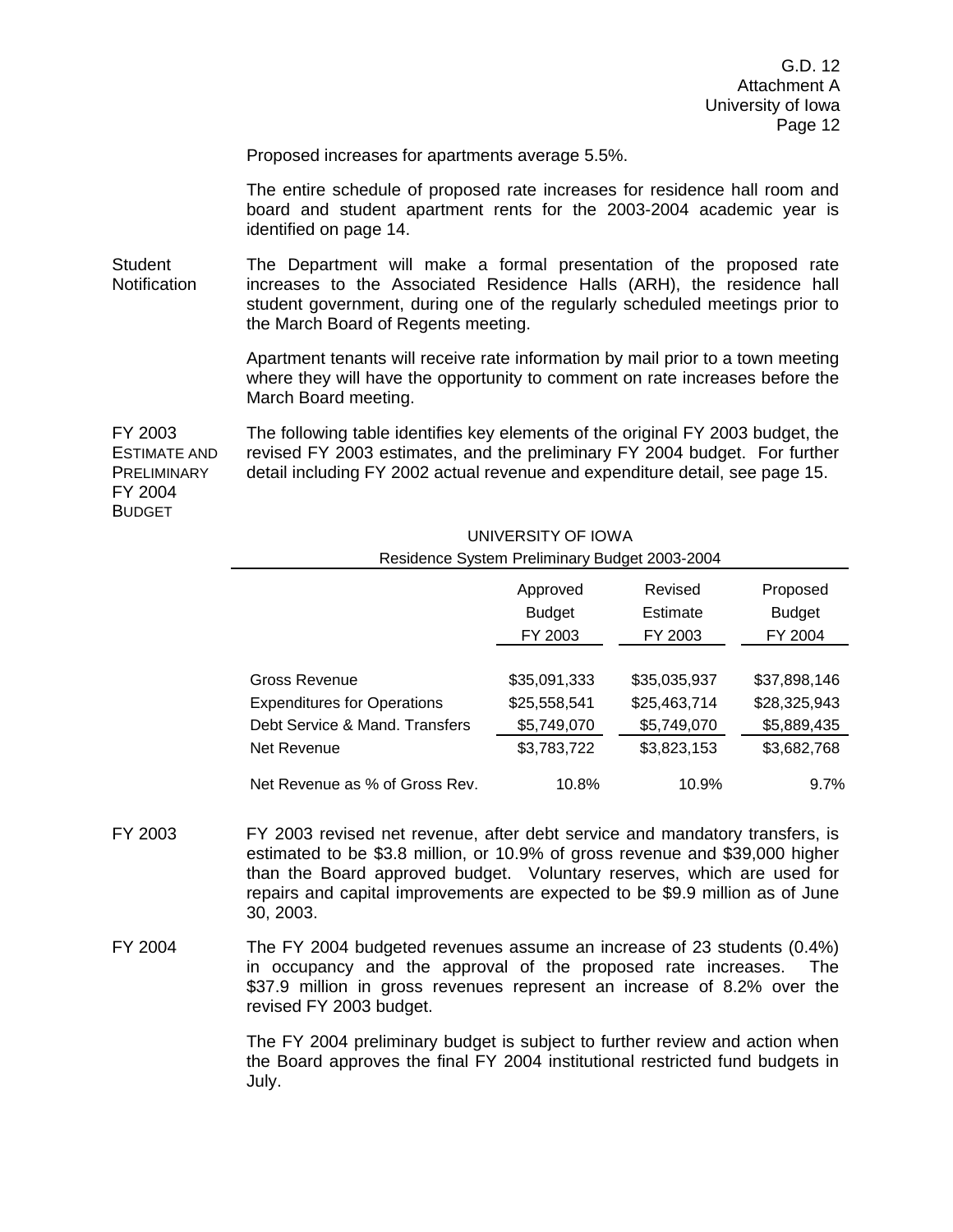G.D. 12 Attachment A University of Iowa Page 13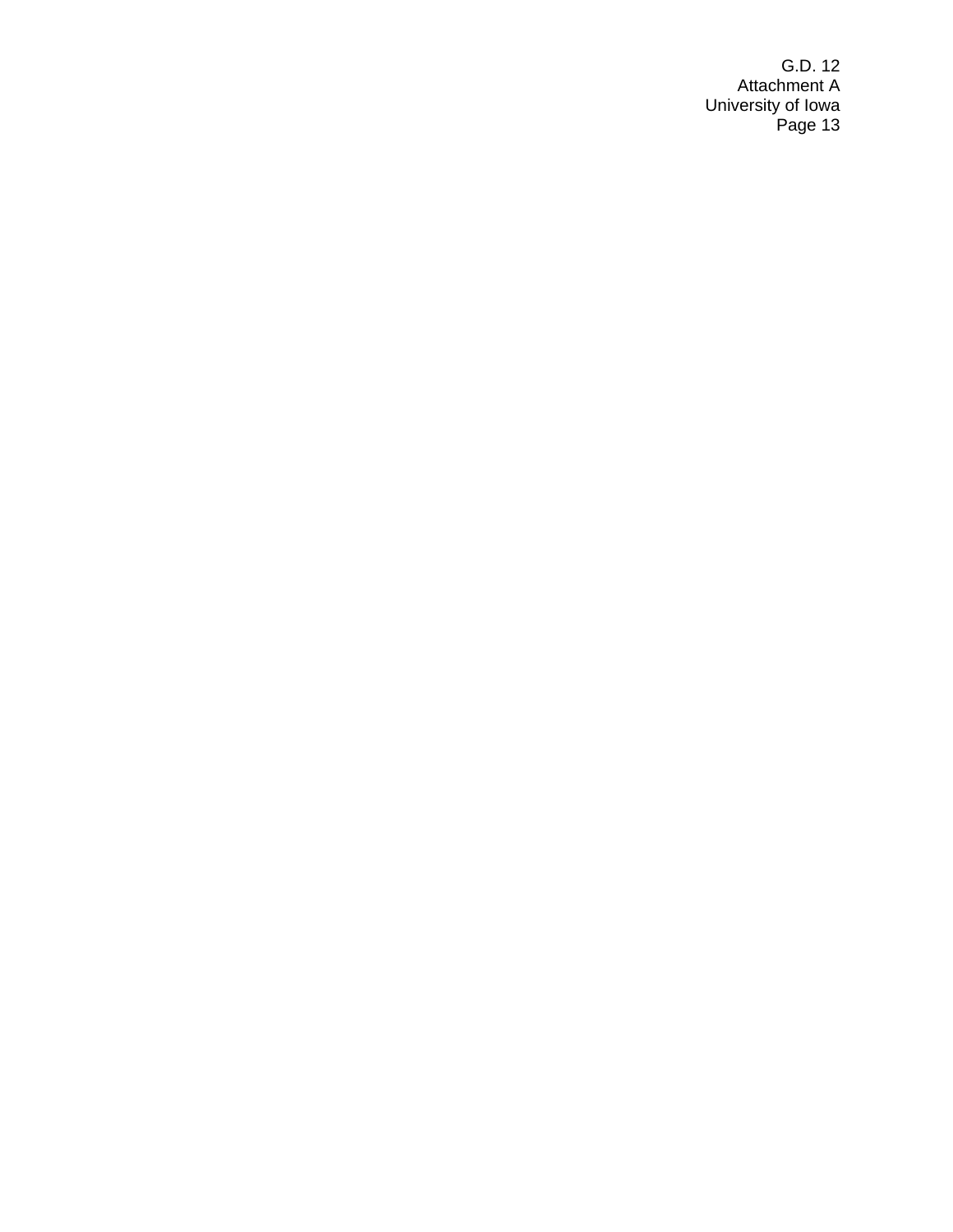#### **The University of Iowa Residence System Rates--Proposed Rate Schedule**

| <b>Rates</b><br><b>Rates</b><br>Amount                                   | <b>Percent</b> |
|--------------------------------------------------------------------------|----------------|
|                                                                          |                |
|                                                                          |                |
| Residence Halls Academic Year 2003-04                                    |                |
| Basic Room Rates (per person)<br>\$<br>\$<br>331                         |                |
| Single<br>\$<br>3,346<br>3,677<br>Double<br>276                          | 9.89%          |
| 2,795<br>3,071                                                           | 9.87%          |
| Trip le<br>2,354<br>2,587<br>233                                         | 9.90%          |
| Multiple<br>2,029<br>2,229<br>200<br>Additional Rate Per Room For:       | 9.86%          |
|                                                                          |                |
| \$<br>\$<br>\$<br>Rooms with airconditioning<br>520<br>47<br>473         | 9.94%          |
| Rooms with private bath<br>1,607<br>1,766<br>159                         | 9.89%          |
| Rooms with kitchen units<br>410<br>450<br>40                             | 9.76%          |
| <b>Suites</b><br>1,133<br>1,245<br>112                                   | 9.89%          |
| Temporary Housing (per person)                                           |                |
| \$<br>\$<br>5<br>(daily rate)<br>5                                       |                |
| Board Rates**                                                            |                |
| \$<br>\$<br>\$<br>170<br>Full Board (20 mealsper week)<br>2,460<br>2,630 | 6.91%          |
| 2,360<br>Any 14 mealsper week<br>2,530<br>170                            | 7.20%          |
| 2,260<br>Any 10 mealsper week<br>2,425<br>165                            | 7.30%          |
| ** All board rates include \$200 (\$100 per semester) Hawkeye Dollars    |                |
| Linen Rates                                                              |                |
|                                                                          |                |
| \$<br>\$<br>Linen and Bedding<br>57.50<br>75.00<br>\$17.50               | 30.4%          |
| 15.00<br>Linen only<br>50.00<br>65.00                                    | 30.0%          |
| Residence Halls Summer Session 2004                                      |                |
| Basic Room Rates (per person)                                            |                |
| \$<br>\$<br>\$<br>Single<br>889<br>809<br>80                             | 9.89%          |
| 743<br>67<br>Double<br>676                                               | 9.91%          |
| 570<br>626<br>56<br>Trip le                                              | 9.82%          |
| <b>Multiple</b><br>491<br>540<br>49                                      | 9.98%          |
| Additional Rate Per Room For:                                            |                |
| \$<br>\$<br>\$<br>Rooms with airconditioning<br>520<br>473<br>47         | 9.94%          |
| 428<br>38<br>Rooms with private bath<br>390                              | 9.74%          |
| Rooms with kitchen units<br>99<br>108<br>9                               | 9.09%          |
| Board Rates (7-day plans)                                                |                |
| \$<br>\$<br>\$<br>Full Board (20 mealsper week)<br>610<br>653<br>43      | 7.05%          |
| Any 14 mealsper week<br>625<br>42<br>583                                 | 7.20%          |
| Any 10 mealsper week<br>595<br>39<br>556                                 | 7.01%          |
|                                                                          |                |
| University Apartments (effective 6/1/2003)                               |                |
| <b>Hawkeye Court</b>                                                     |                |
| \$<br>\$<br>\$<br>1 Bedroom<br>373<br>400<br>27                          | 7.24%          |
| 22<br>2 Bedroom<br>423<br>445                                            | 5.20%          |
| Hawkeye Drive                                                            |                |
| \$<br>\$<br>\$<br>2 Bedroom<br>512<br>535<br>23                          | 4.49%          |
| Staff & Faculty (Additional)<br>20<br>5<br>25                            | 25.0%          |
| Application processing fee<br>20<br>20<br>0                              | 0%             |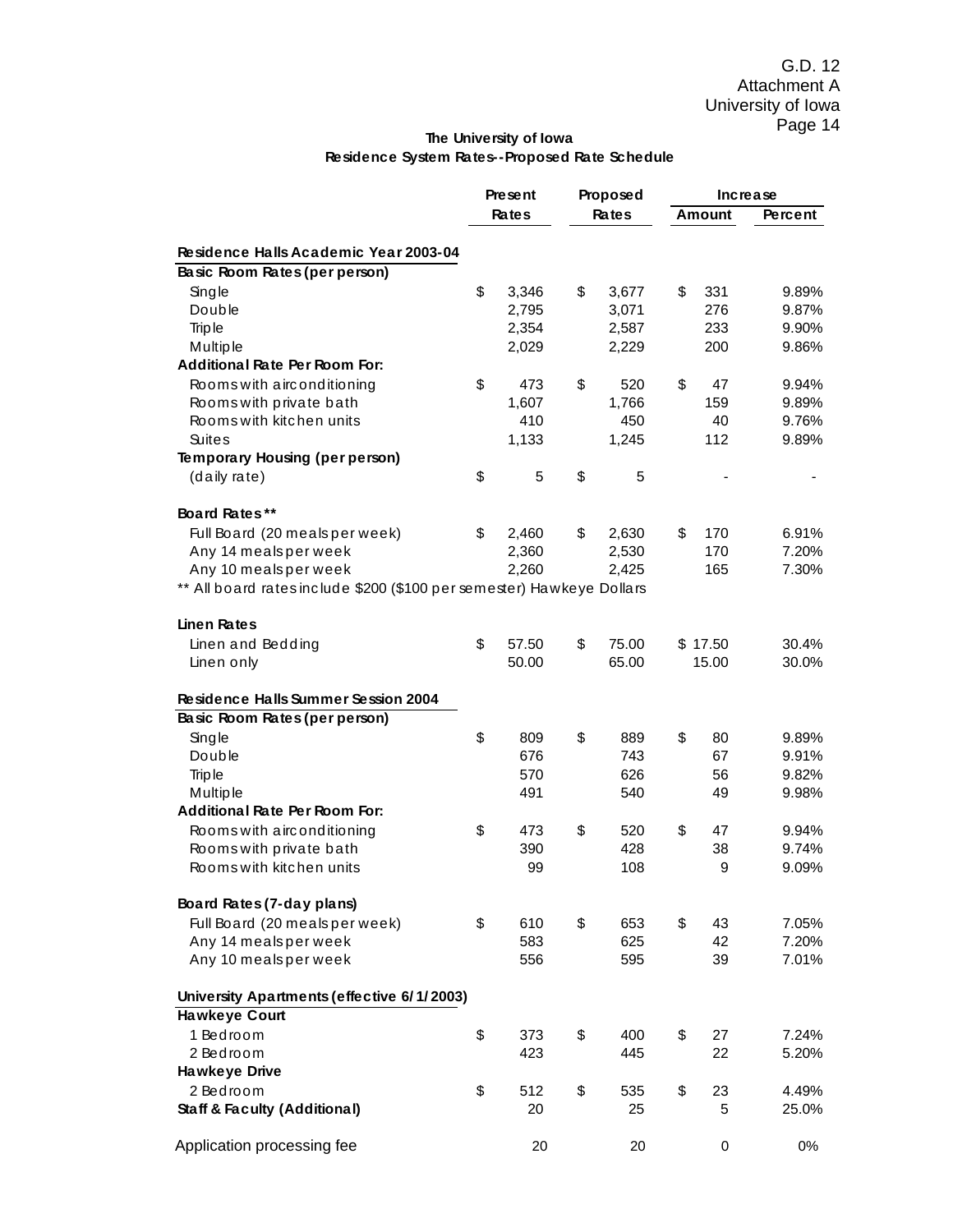#### **The University of Iowa Residence System Preliminary Budget 2003-04**

| Proposed<br>Approved<br><b>Revised</b><br>Actual<br><b>Budget</b><br><b>Budget</b><br><b>Estimate</b><br>2001-02<br>2002-03<br>2002-03<br>2003-04<br><b>OPERATIONS (Modified Cash Basis)</b><br>Revenues<br>\$32,863,821<br>\$35,091,333<br>\$35,035,937<br>\$37,898,146<br>Expenditures for Operations<br>22,996,769<br>25,558,541<br>25,463,714<br>28,325,943<br>Net Revenues<br>9,867,052<br>9,532,792<br>9,572,223<br>9,572,203<br>27.2%<br>% of Revenues<br>30.0%<br>27.3%<br>25.3%<br>Debt Service (due July 1)<br>4,933,974<br>5,149,070<br>5,149,070<br>5,289,435<br>Mandatory Transfers<br>600,000<br>600,000<br>600,000<br>600,000<br>Net After Debt Service &<br>Mandatory Transfers<br>\$3,682,768<br>4,333,078<br>3,783,722<br>3,823,153<br>\$<br>\$<br>\$<br>% of Revenues<br>13.2%<br>10.8%<br>10.9%<br>9.7%<br>University Overhead Payment<br>\$<br>From Surplus<br>\$<br>\$<br>\$<br>272,028<br>371,652<br>371,652<br>394,168<br>CASH AND INVESTMENT BALANCES (June 30)<br>\$<br>\$<br>\$<br>\$<br>Revenue Fund<br>318,162<br>Operation & Maintenance Fund<br>621,692<br>1,000,000<br>1,000,000<br>1,000,000<br>6,041,746<br>Improvement Fund<br>3,013,000<br>3,442,000<br>4,813,000<br>Surplus Fund<br>4,295,480<br>4,413,829<br>5,913,193<br>3,489,429<br>Subtotal--Voluntary Reserves<br>11,277,080<br>9,926,193<br>8,855,829<br>9,302,429<br>Sinking Fund<br>4,146,640<br>4,099,535<br>4,099,535<br>4,308,734<br>Bond Reserve Fund<br>5,271,473<br>5,271,473<br>5,271,473<br>6,250,655<br><b>Bond Construction Fund</b><br>12,000,000<br>3,884,055<br>0<br>0<br>Subtotal--Mandatory Reserves<br>13,302,168<br>9,371,008<br>9,371,008<br>22,559,389<br>Total Cash Balances (June 30)<br>\$24,579,248<br>\$19,297,201<br>\$18,226,837<br>\$31,861,818<br><b>REVENUES AND EXPENDITURES DETAIL</b><br><b>Revenues</b><br>\$28,901,648<br>\$31,441,070<br>\$31,066,836<br>\$33,816,783<br>Contracts<br>1,066,260<br>787,210<br>853,045<br>811,036<br>Interest<br>Other Income<br>2,895,913<br>2,863,053<br>3,116,056<br>3,270,327<br>Total Revenues<br>\$32,863,821<br>\$35,091,333<br>\$35,035,937<br>\$37,898,146<br><b>Expenditures for Operations</b><br>Salaries, Wages & Benefits<br>10,300,448<br>8,882,943<br>9,877,916<br>11,777,052<br>Cost of Food or Goods Sold<br>2,719,342<br>2,896,368<br>2,651,084<br>2,690,024<br>Other Operating Expense<br>4,843,623<br>5,669,492<br>5,681,411<br>5,985,192<br><b>Utilities</b><br>3,640,107<br>3,783,307<br>3,908,361<br>4,100,227<br>Repairs & Maintenance<br>2,979,012<br>3,085,952<br>3,306,002<br>3,567,104<br>\$25,463,714<br>Total Expenditures<br>\$22,996,769<br>\$25,558,541<br>\$28,325,943 |  | <b>Board</b> |  |
|---------------------------------------------------------------------------------------------------------------------------------------------------------------------------------------------------------------------------------------------------------------------------------------------------------------------------------------------------------------------------------------------------------------------------------------------------------------------------------------------------------------------------------------------------------------------------------------------------------------------------------------------------------------------------------------------------------------------------------------------------------------------------------------------------------------------------------------------------------------------------------------------------------------------------------------------------------------------------------------------------------------------------------------------------------------------------------------------------------------------------------------------------------------------------------------------------------------------------------------------------------------------------------------------------------------------------------------------------------------------------------------------------------------------------------------------------------------------------------------------------------------------------------------------------------------------------------------------------------------------------------------------------------------------------------------------------------------------------------------------------------------------------------------------------------------------------------------------------------------------------------------------------------------------------------------------------------------------------------------------------------------------------------------------------------------------------------------------------------------------------------------------------------------------------------------------------------------------------------------------------------------------------------------------------------------------------------------------------------------------------------------------------------------------------------------------------------------------------------------------------------------------------------------------------------------------------------------------------------------------------------------------------------------------------|--|--------------|--|
|                                                                                                                                                                                                                                                                                                                                                                                                                                                                                                                                                                                                                                                                                                                                                                                                                                                                                                                                                                                                                                                                                                                                                                                                                                                                                                                                                                                                                                                                                                                                                                                                                                                                                                                                                                                                                                                                                                                                                                                                                                                                                                                                                                                                                                                                                                                                                                                                                                                                                                                                                                                                                                                                           |  |              |  |
|                                                                                                                                                                                                                                                                                                                                                                                                                                                                                                                                                                                                                                                                                                                                                                                                                                                                                                                                                                                                                                                                                                                                                                                                                                                                                                                                                                                                                                                                                                                                                                                                                                                                                                                                                                                                                                                                                                                                                                                                                                                                                                                                                                                                                                                                                                                                                                                                                                                                                                                                                                                                                                                                           |  |              |  |
|                                                                                                                                                                                                                                                                                                                                                                                                                                                                                                                                                                                                                                                                                                                                                                                                                                                                                                                                                                                                                                                                                                                                                                                                                                                                                                                                                                                                                                                                                                                                                                                                                                                                                                                                                                                                                                                                                                                                                                                                                                                                                                                                                                                                                                                                                                                                                                                                                                                                                                                                                                                                                                                                           |  |              |  |
|                                                                                                                                                                                                                                                                                                                                                                                                                                                                                                                                                                                                                                                                                                                                                                                                                                                                                                                                                                                                                                                                                                                                                                                                                                                                                                                                                                                                                                                                                                                                                                                                                                                                                                                                                                                                                                                                                                                                                                                                                                                                                                                                                                                                                                                                                                                                                                                                                                                                                                                                                                                                                                                                           |  |              |  |
|                                                                                                                                                                                                                                                                                                                                                                                                                                                                                                                                                                                                                                                                                                                                                                                                                                                                                                                                                                                                                                                                                                                                                                                                                                                                                                                                                                                                                                                                                                                                                                                                                                                                                                                                                                                                                                                                                                                                                                                                                                                                                                                                                                                                                                                                                                                                                                                                                                                                                                                                                                                                                                                                           |  |              |  |
|                                                                                                                                                                                                                                                                                                                                                                                                                                                                                                                                                                                                                                                                                                                                                                                                                                                                                                                                                                                                                                                                                                                                                                                                                                                                                                                                                                                                                                                                                                                                                                                                                                                                                                                                                                                                                                                                                                                                                                                                                                                                                                                                                                                                                                                                                                                                                                                                                                                                                                                                                                                                                                                                           |  |              |  |
|                                                                                                                                                                                                                                                                                                                                                                                                                                                                                                                                                                                                                                                                                                                                                                                                                                                                                                                                                                                                                                                                                                                                                                                                                                                                                                                                                                                                                                                                                                                                                                                                                                                                                                                                                                                                                                                                                                                                                                                                                                                                                                                                                                                                                                                                                                                                                                                                                                                                                                                                                                                                                                                                           |  |              |  |
|                                                                                                                                                                                                                                                                                                                                                                                                                                                                                                                                                                                                                                                                                                                                                                                                                                                                                                                                                                                                                                                                                                                                                                                                                                                                                                                                                                                                                                                                                                                                                                                                                                                                                                                                                                                                                                                                                                                                                                                                                                                                                                                                                                                                                                                                                                                                                                                                                                                                                                                                                                                                                                                                           |  |              |  |
|                                                                                                                                                                                                                                                                                                                                                                                                                                                                                                                                                                                                                                                                                                                                                                                                                                                                                                                                                                                                                                                                                                                                                                                                                                                                                                                                                                                                                                                                                                                                                                                                                                                                                                                                                                                                                                                                                                                                                                                                                                                                                                                                                                                                                                                                                                                                                                                                                                                                                                                                                                                                                                                                           |  |              |  |
|                                                                                                                                                                                                                                                                                                                                                                                                                                                                                                                                                                                                                                                                                                                                                                                                                                                                                                                                                                                                                                                                                                                                                                                                                                                                                                                                                                                                                                                                                                                                                                                                                                                                                                                                                                                                                                                                                                                                                                                                                                                                                                                                                                                                                                                                                                                                                                                                                                                                                                                                                                                                                                                                           |  |              |  |
|                                                                                                                                                                                                                                                                                                                                                                                                                                                                                                                                                                                                                                                                                                                                                                                                                                                                                                                                                                                                                                                                                                                                                                                                                                                                                                                                                                                                                                                                                                                                                                                                                                                                                                                                                                                                                                                                                                                                                                                                                                                                                                                                                                                                                                                                                                                                                                                                                                                                                                                                                                                                                                                                           |  |              |  |
|                                                                                                                                                                                                                                                                                                                                                                                                                                                                                                                                                                                                                                                                                                                                                                                                                                                                                                                                                                                                                                                                                                                                                                                                                                                                                                                                                                                                                                                                                                                                                                                                                                                                                                                                                                                                                                                                                                                                                                                                                                                                                                                                                                                                                                                                                                                                                                                                                                                                                                                                                                                                                                                                           |  |              |  |
|                                                                                                                                                                                                                                                                                                                                                                                                                                                                                                                                                                                                                                                                                                                                                                                                                                                                                                                                                                                                                                                                                                                                                                                                                                                                                                                                                                                                                                                                                                                                                                                                                                                                                                                                                                                                                                                                                                                                                                                                                                                                                                                                                                                                                                                                                                                                                                                                                                                                                                                                                                                                                                                                           |  |              |  |
|                                                                                                                                                                                                                                                                                                                                                                                                                                                                                                                                                                                                                                                                                                                                                                                                                                                                                                                                                                                                                                                                                                                                                                                                                                                                                                                                                                                                                                                                                                                                                                                                                                                                                                                                                                                                                                                                                                                                                                                                                                                                                                                                                                                                                                                                                                                                                                                                                                                                                                                                                                                                                                                                           |  |              |  |
|                                                                                                                                                                                                                                                                                                                                                                                                                                                                                                                                                                                                                                                                                                                                                                                                                                                                                                                                                                                                                                                                                                                                                                                                                                                                                                                                                                                                                                                                                                                                                                                                                                                                                                                                                                                                                                                                                                                                                                                                                                                                                                                                                                                                                                                                                                                                                                                                                                                                                                                                                                                                                                                                           |  |              |  |
|                                                                                                                                                                                                                                                                                                                                                                                                                                                                                                                                                                                                                                                                                                                                                                                                                                                                                                                                                                                                                                                                                                                                                                                                                                                                                                                                                                                                                                                                                                                                                                                                                                                                                                                                                                                                                                                                                                                                                                                                                                                                                                                                                                                                                                                                                                                                                                                                                                                                                                                                                                                                                                                                           |  |              |  |
|                                                                                                                                                                                                                                                                                                                                                                                                                                                                                                                                                                                                                                                                                                                                                                                                                                                                                                                                                                                                                                                                                                                                                                                                                                                                                                                                                                                                                                                                                                                                                                                                                                                                                                                                                                                                                                                                                                                                                                                                                                                                                                                                                                                                                                                                                                                                                                                                                                                                                                                                                                                                                                                                           |  |              |  |
|                                                                                                                                                                                                                                                                                                                                                                                                                                                                                                                                                                                                                                                                                                                                                                                                                                                                                                                                                                                                                                                                                                                                                                                                                                                                                                                                                                                                                                                                                                                                                                                                                                                                                                                                                                                                                                                                                                                                                                                                                                                                                                                                                                                                                                                                                                                                                                                                                                                                                                                                                                                                                                                                           |  |              |  |
|                                                                                                                                                                                                                                                                                                                                                                                                                                                                                                                                                                                                                                                                                                                                                                                                                                                                                                                                                                                                                                                                                                                                                                                                                                                                                                                                                                                                                                                                                                                                                                                                                                                                                                                                                                                                                                                                                                                                                                                                                                                                                                                                                                                                                                                                                                                                                                                                                                                                                                                                                                                                                                                                           |  |              |  |
|                                                                                                                                                                                                                                                                                                                                                                                                                                                                                                                                                                                                                                                                                                                                                                                                                                                                                                                                                                                                                                                                                                                                                                                                                                                                                                                                                                                                                                                                                                                                                                                                                                                                                                                                                                                                                                                                                                                                                                                                                                                                                                                                                                                                                                                                                                                                                                                                                                                                                                                                                                                                                                                                           |  |              |  |
|                                                                                                                                                                                                                                                                                                                                                                                                                                                                                                                                                                                                                                                                                                                                                                                                                                                                                                                                                                                                                                                                                                                                                                                                                                                                                                                                                                                                                                                                                                                                                                                                                                                                                                                                                                                                                                                                                                                                                                                                                                                                                                                                                                                                                                                                                                                                                                                                                                                                                                                                                                                                                                                                           |  |              |  |
|                                                                                                                                                                                                                                                                                                                                                                                                                                                                                                                                                                                                                                                                                                                                                                                                                                                                                                                                                                                                                                                                                                                                                                                                                                                                                                                                                                                                                                                                                                                                                                                                                                                                                                                                                                                                                                                                                                                                                                                                                                                                                                                                                                                                                                                                                                                                                                                                                                                                                                                                                                                                                                                                           |  |              |  |
|                                                                                                                                                                                                                                                                                                                                                                                                                                                                                                                                                                                                                                                                                                                                                                                                                                                                                                                                                                                                                                                                                                                                                                                                                                                                                                                                                                                                                                                                                                                                                                                                                                                                                                                                                                                                                                                                                                                                                                                                                                                                                                                                                                                                                                                                                                                                                                                                                                                                                                                                                                                                                                                                           |  |              |  |
|                                                                                                                                                                                                                                                                                                                                                                                                                                                                                                                                                                                                                                                                                                                                                                                                                                                                                                                                                                                                                                                                                                                                                                                                                                                                                                                                                                                                                                                                                                                                                                                                                                                                                                                                                                                                                                                                                                                                                                                                                                                                                                                                                                                                                                                                                                                                                                                                                                                                                                                                                                                                                                                                           |  |              |  |
|                                                                                                                                                                                                                                                                                                                                                                                                                                                                                                                                                                                                                                                                                                                                                                                                                                                                                                                                                                                                                                                                                                                                                                                                                                                                                                                                                                                                                                                                                                                                                                                                                                                                                                                                                                                                                                                                                                                                                                                                                                                                                                                                                                                                                                                                                                                                                                                                                                                                                                                                                                                                                                                                           |  |              |  |
|                                                                                                                                                                                                                                                                                                                                                                                                                                                                                                                                                                                                                                                                                                                                                                                                                                                                                                                                                                                                                                                                                                                                                                                                                                                                                                                                                                                                                                                                                                                                                                                                                                                                                                                                                                                                                                                                                                                                                                                                                                                                                                                                                                                                                                                                                                                                                                                                                                                                                                                                                                                                                                                                           |  |              |  |
|                                                                                                                                                                                                                                                                                                                                                                                                                                                                                                                                                                                                                                                                                                                                                                                                                                                                                                                                                                                                                                                                                                                                                                                                                                                                                                                                                                                                                                                                                                                                                                                                                                                                                                                                                                                                                                                                                                                                                                                                                                                                                                                                                                                                                                                                                                                                                                                                                                                                                                                                                                                                                                                                           |  |              |  |
|                                                                                                                                                                                                                                                                                                                                                                                                                                                                                                                                                                                                                                                                                                                                                                                                                                                                                                                                                                                                                                                                                                                                                                                                                                                                                                                                                                                                                                                                                                                                                                                                                                                                                                                                                                                                                                                                                                                                                                                                                                                                                                                                                                                                                                                                                                                                                                                                                                                                                                                                                                                                                                                                           |  |              |  |
|                                                                                                                                                                                                                                                                                                                                                                                                                                                                                                                                                                                                                                                                                                                                                                                                                                                                                                                                                                                                                                                                                                                                                                                                                                                                                                                                                                                                                                                                                                                                                                                                                                                                                                                                                                                                                                                                                                                                                                                                                                                                                                                                                                                                                                                                                                                                                                                                                                                                                                                                                                                                                                                                           |  |              |  |
|                                                                                                                                                                                                                                                                                                                                                                                                                                                                                                                                                                                                                                                                                                                                                                                                                                                                                                                                                                                                                                                                                                                                                                                                                                                                                                                                                                                                                                                                                                                                                                                                                                                                                                                                                                                                                                                                                                                                                                                                                                                                                                                                                                                                                                                                                                                                                                                                                                                                                                                                                                                                                                                                           |  |              |  |
|                                                                                                                                                                                                                                                                                                                                                                                                                                                                                                                                                                                                                                                                                                                                                                                                                                                                                                                                                                                                                                                                                                                                                                                                                                                                                                                                                                                                                                                                                                                                                                                                                                                                                                                                                                                                                                                                                                                                                                                                                                                                                                                                                                                                                                                                                                                                                                                                                                                                                                                                                                                                                                                                           |  |              |  |
|                                                                                                                                                                                                                                                                                                                                                                                                                                                                                                                                                                                                                                                                                                                                                                                                                                                                                                                                                                                                                                                                                                                                                                                                                                                                                                                                                                                                                                                                                                                                                                                                                                                                                                                                                                                                                                                                                                                                                                                                                                                                                                                                                                                                                                                                                                                                                                                                                                                                                                                                                                                                                                                                           |  |              |  |
|                                                                                                                                                                                                                                                                                                                                                                                                                                                                                                                                                                                                                                                                                                                                                                                                                                                                                                                                                                                                                                                                                                                                                                                                                                                                                                                                                                                                                                                                                                                                                                                                                                                                                                                                                                                                                                                                                                                                                                                                                                                                                                                                                                                                                                                                                                                                                                                                                                                                                                                                                                                                                                                                           |  |              |  |
|                                                                                                                                                                                                                                                                                                                                                                                                                                                                                                                                                                                                                                                                                                                                                                                                                                                                                                                                                                                                                                                                                                                                                                                                                                                                                                                                                                                                                                                                                                                                                                                                                                                                                                                                                                                                                                                                                                                                                                                                                                                                                                                                                                                                                                                                                                                                                                                                                                                                                                                                                                                                                                                                           |  |              |  |
|                                                                                                                                                                                                                                                                                                                                                                                                                                                                                                                                                                                                                                                                                                                                                                                                                                                                                                                                                                                                                                                                                                                                                                                                                                                                                                                                                                                                                                                                                                                                                                                                                                                                                                                                                                                                                                                                                                                                                                                                                                                                                                                                                                                                                                                                                                                                                                                                                                                                                                                                                                                                                                                                           |  |              |  |
|                                                                                                                                                                                                                                                                                                                                                                                                                                                                                                                                                                                                                                                                                                                                                                                                                                                                                                                                                                                                                                                                                                                                                                                                                                                                                                                                                                                                                                                                                                                                                                                                                                                                                                                                                                                                                                                                                                                                                                                                                                                                                                                                                                                                                                                                                                                                                                                                                                                                                                                                                                                                                                                                           |  |              |  |
|                                                                                                                                                                                                                                                                                                                                                                                                                                                                                                                                                                                                                                                                                                                                                                                                                                                                                                                                                                                                                                                                                                                                                                                                                                                                                                                                                                                                                                                                                                                                                                                                                                                                                                                                                                                                                                                                                                                                                                                                                                                                                                                                                                                                                                                                                                                                                                                                                                                                                                                                                                                                                                                                           |  |              |  |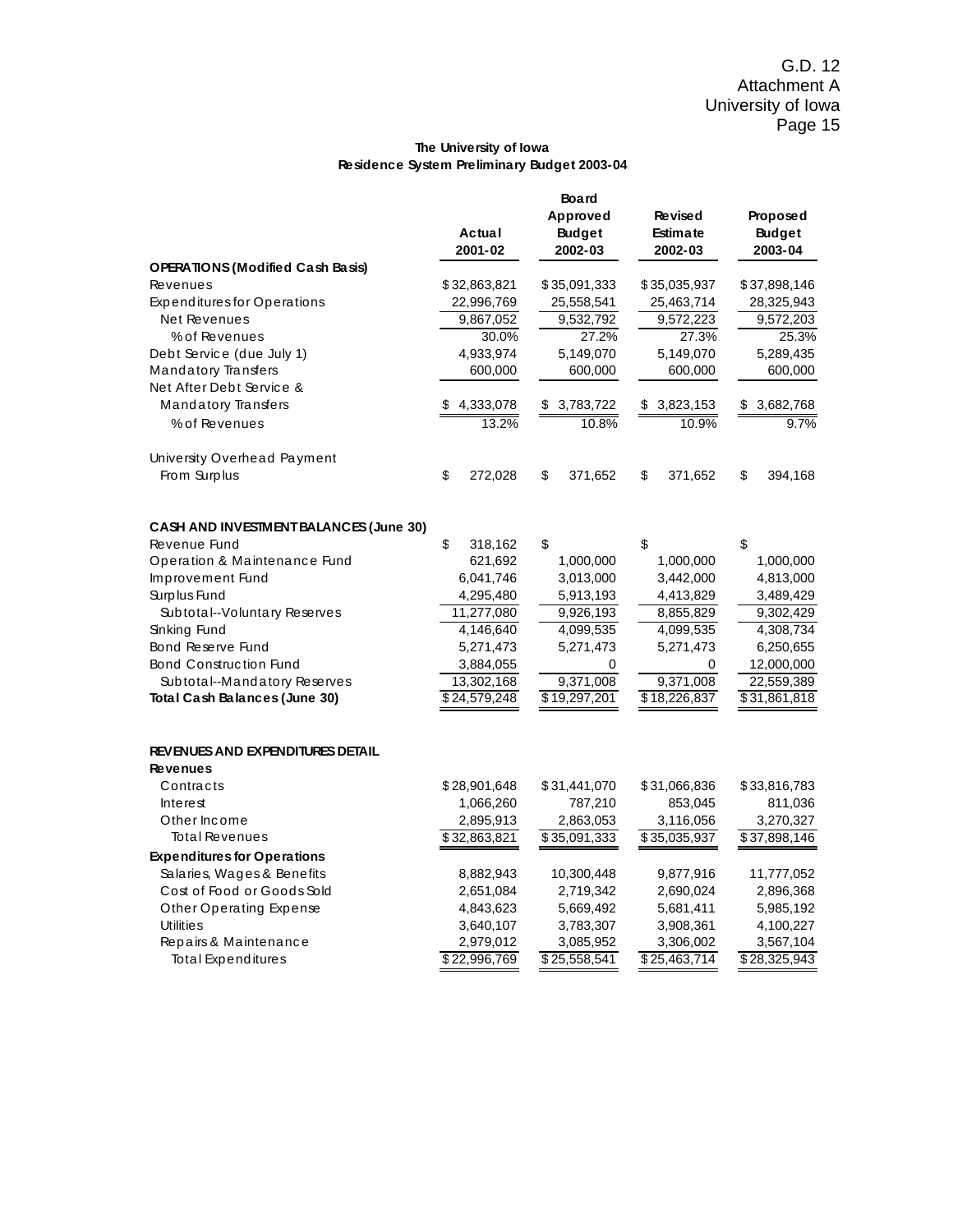### **IOWA STATE UNIVERSITY**

FIVE-YEAR PLAN FY 2004 – FY 2008 Iowa State University's five-year plan provides enrollment and occupancy projections, significant policy and program considerations, plans for renovation of facilities, and financial forecasts. (Summary on page 20).

Enrollment / **Occupancy Projections** The enrollment projections, prepared by the University in the fall of each year, serve as the basis for estimating future occupancy. The University is projecting occupancy to be in the 91% - 93% range of design capacity. The capacity fluctuates slightly as new facilities come on-line and old ones are demolished.

Policy / Program **Considerations** In response to market research, ISU has created three distinct neighborhood types:

• Single student neighborhoods designed to meet the needs of younger single students;

- Single student neighborhoods designed to meet the needs of older single students; and
- Student family neighborhoods.

These neighborhoods differ in several important aspects, including location, unit type, staff levels, policies, expectations for involvement, and program goals.

#### Fresh Start Program

This program continues to successfully integrate first-year students into the campus. Program results include improved academic performance, better retention, and increased confidence in academic ability. In Fall 2003, Fresh Start will be offered in all Union Drive residence halls and Maple Hall in Richardson Court.

#### New Room Assignment Priority

Historically, returning residents were given first priority for room assignments to all rooms available. A new assignment priority guarantees freshmen a room assignment in Union Drive or Richardson Court, insuring that new freshmen, the students most vulnerable in terms of academic success, live in neighborhoods designed with their unique needs in mind. Returning students can also request a room assignment in these neighborhoods or other locations designed specifically for them: Buchanan Hall, Wallace Hall, Wilson Hall, and Frederiksen Court.

#### New Residence Dining Program

The Residence System master plan study revealed that students were not satisfied with the current dining program. Students desired convenience store and grocery options, more noon dining options on central campus, extended and late night options, a meal plan perceived as more fair, and the ability to use their meal plan in any campus dining facility. To respond to these and other campus dining needs, the University merged all dining operations into a single department. The University reports the initial student reaction to the new program concepts has been very positive.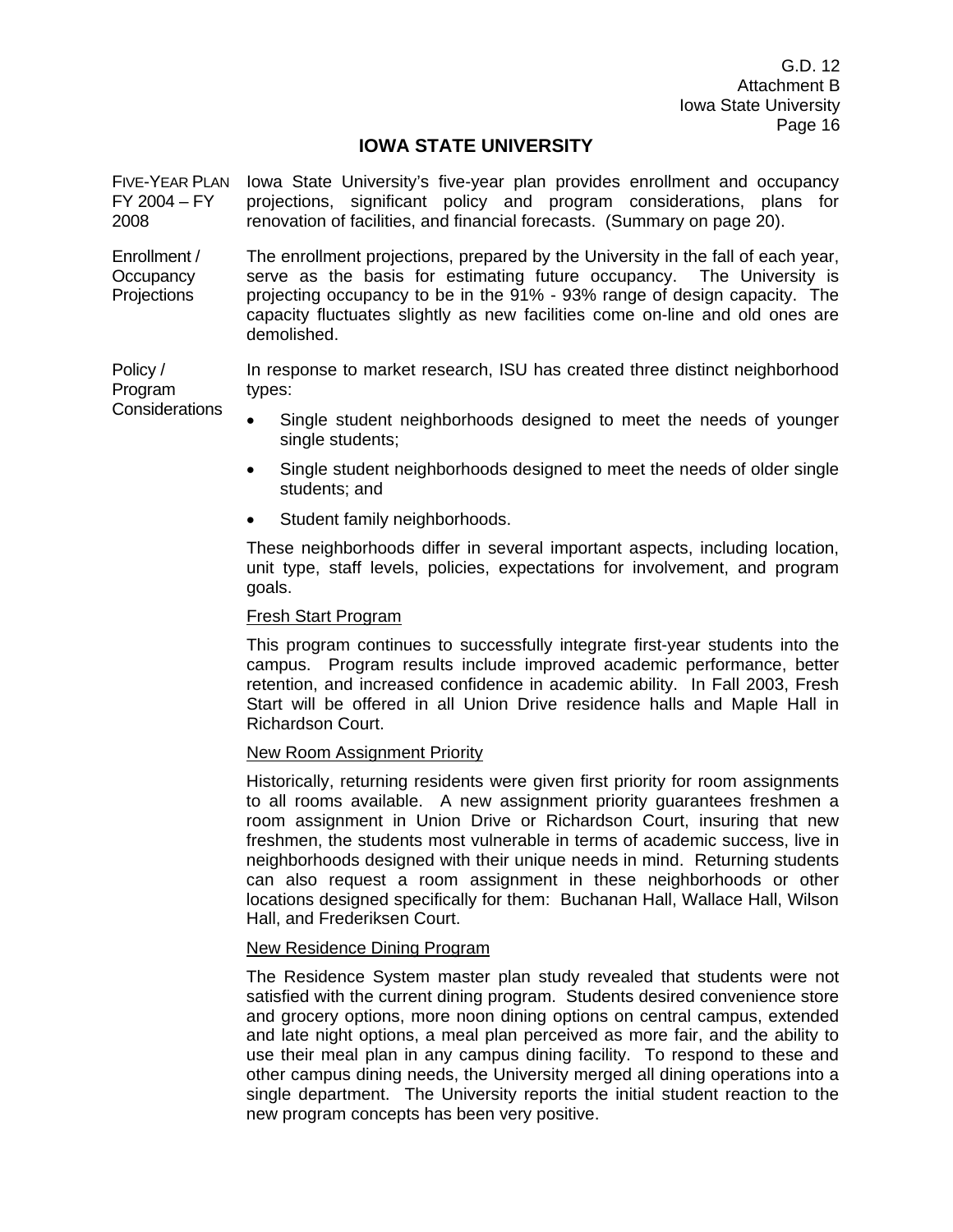Renovation / **New** Construction of **Facilities** Iowa State University is continuing to upgrade and maintain the residence system facilities by spending adequate resources for major repairs, replacements, and renovations.

> ISU's Residence System master plan that was first approved by the Board in July 1998 and later updated in July 2000 includes new construction, renovation, and demolition of certain system facilities. All projects are subject to approval of the Board and the availability of sufficient funds. Project order may be altered due to facilities issues that emerge.

> Fire safety projects are identified and prioritized in cooperation with the State Fire Marshal's office.

Financial **Forecasts** The Department plans to use proceeds from new revenue bonds totaling a minimum of \$30.5 million over the next five years. The Department is also proposing a change to its plan for bonding. Union Drive Suite Building 3, originally scheduled to open in Fall 2005, is being postponed for at least two years and ISU is proposing to use bond proceeds of \$8.6 million toward the renovation of Buchanan Hall.

> Five-year estimates are stated in FY 2003 dollars. No attempt has been made to estimate the effects of inflation.

PROPOSED **RESIDENCE** RATES The following table shows the University's rate increases for the past five years as well as the current proposed rates for double occupancy residence hall rooms with full board contracts.

|                       | <b>Double</b><br>Occupancy<br><b>Full Board</b> | <b>Dollar</b><br><b>Increase</b> | <b>Percent</b><br><b>Increase</b> |
|-----------------------|-------------------------------------------------|----------------------------------|-----------------------------------|
| FY 1999               | \$3,958                                         | \$311                            | 8.5%                              |
| FY 2000               | 4,171                                           | 213                              | 5.4%                              |
| FY 2001               | 4,432                                           | 261                              | 6.3%                              |
| FY 2002               | 4,666                                           | 234                              | 5.3%                              |
| FY 2003               | 5,020                                           | 354                              | 7.6%                              |
| FY 2004 Proposed Rate | \$5,740                                         | \$720                            | 14.3%                             |

 ISU's increase is predominantly the result of a \$502 increase in the board plan due to the significant changes in the dining plans. ISU believes that some students will eat the same number of meals that they currently do but purchase less than the full board plan.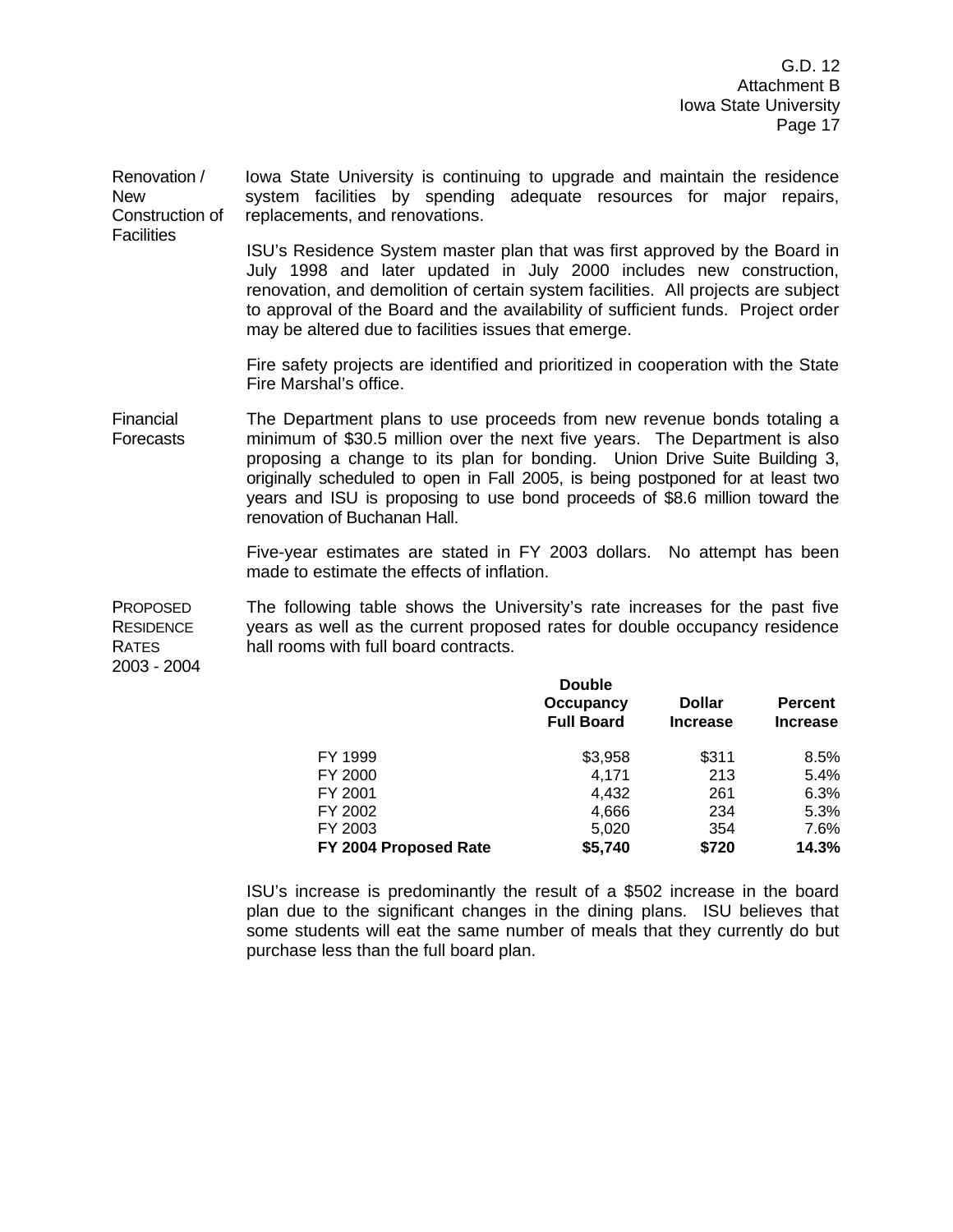Room Options Iowa State University offers a variety of room and board options to meet the varied needs of the students. The following table identifies the proposed range of rates for housing. The range is significant because it includes all room types from the standard double occupancy room to single suites.

| <b>Residence Hall Room Rates</b> |                      |                      |               |  |
|----------------------------------|----------------------|----------------------|---------------|--|
|                                  | $2003 - 2004$        | 2003 - 2004          | S             |  |
|                                  | Lowest               | Highest              | Range         |  |
|                                  | <b>Proposed Rate</b> | <b>Proposed Rate</b> | Increase      |  |
| <b>ISU</b>                       | \$2,592              | \$6,024              | $$0 - $357$ * |  |
| *Includes Frederiksen Court      |                      |                      |               |  |

Board Options The following table identifies the proposed range of rates for board plans.

| <b>Residence System Board Rates</b> |  |  |
|-------------------------------------|--|--|
|                                     |  |  |

|     | 2003 - 2004 | 2003 - 2004                 | \$.           |
|-----|-------------|-----------------------------|---------------|
|     | Lowest      | Highest                     | Range         |
|     |             | Proposed Rate Proposed Rate | Increase      |
| ISU | \$2,300     | \$3,200                     | $$310 - $502$ |

Proposed increases for apartments average 5.0%.

The entire schedule of proposed rate increases for residence hall room and board and student apartment rents for the 2003-2004 academic year is identified on pages 21-23.

**Student Notification** The University presented the rate proposals to the student residence association /councils (Inter Residence Hall Association - IRHA, Frederiksen Court Council - FCC, and University Family Housing Council - UFHC) in late January and early February.

- IRHA unanimously passed a resolution to support the recommended room rate increases and meal plans. The students were pleased with the proposed meal program and decided to dissolve the ISU Dining Committee.
- FCC, by a vote of 4-3, chose not to support the proposed increases. Residents of Frederiksen Court are not subject to mandatory meal plans.
- UFHC voted unanimously to support the rate increase proposal. Residents of University Family Housing are not subject to mandatory meal plans.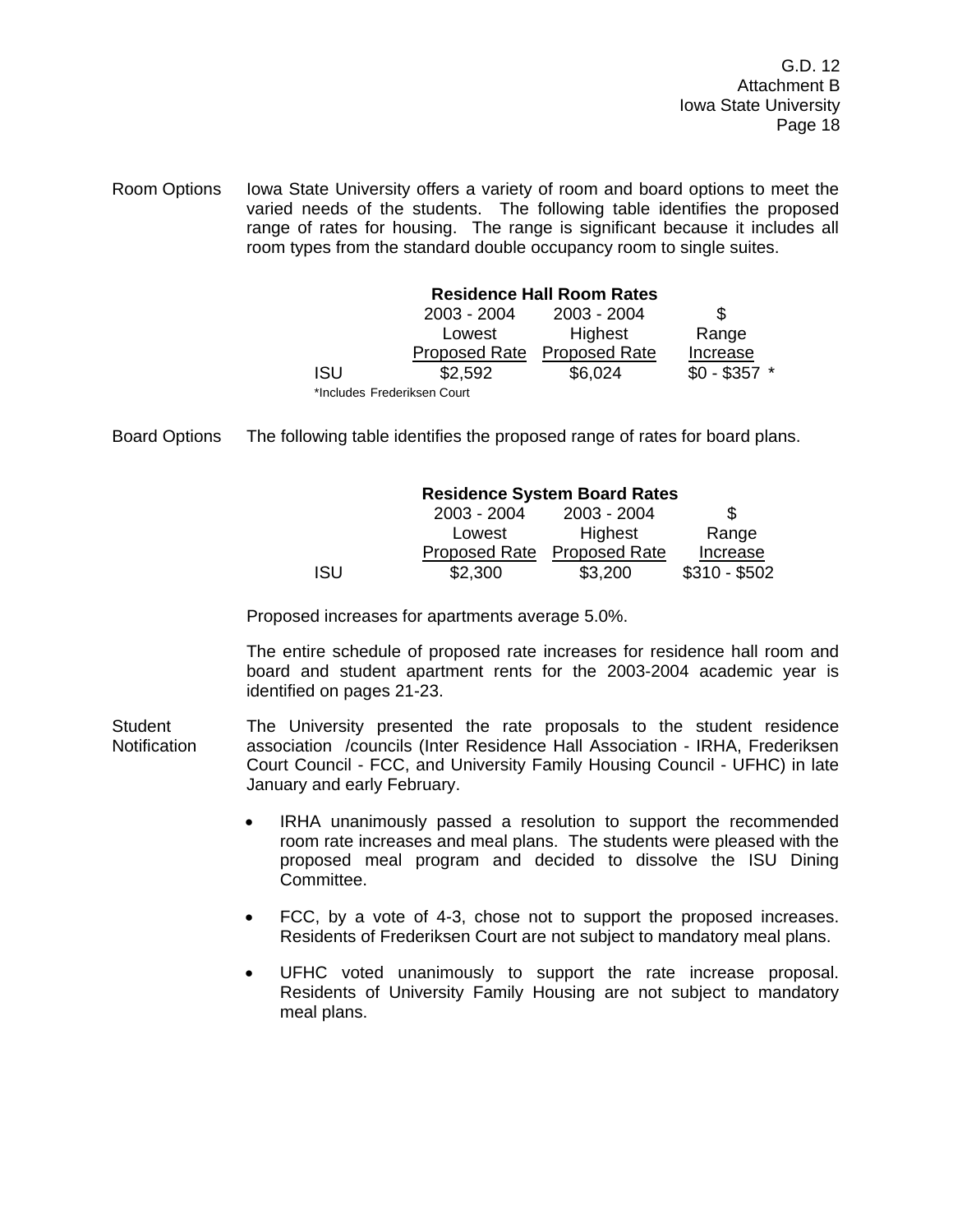FY 2003 ESTIMATE AND **PRELIMINARY** FY 2004 The following table identifies key elements of the original FY 2003 budget, the revised FY 2003 estimates, and the preliminary FY 2004 budget. For further detail including FY 2002 actual revenue and expenditure detail, see page 24.

**BUDGET** 

| <u>IUWA STATE UNIVERSITY</u>                  |                                      |              |              |  |  |  |
|-----------------------------------------------|--------------------------------------|--------------|--------------|--|--|--|
| Residence System Preliminary Budget 2003-2004 |                                      |              |              |  |  |  |
|                                               | Proposed<br><b>Budget</b><br>FY 2004 |              |              |  |  |  |
| Gross Revenue                                 | \$53,008,169                         | \$54,157,456 | \$61,939,432 |  |  |  |
| <b>Expenditures for Operations</b>            | \$36,826,574                         | \$37,967,132 | \$46,197,540 |  |  |  |
| Debt Service & Mand. Transfers                | \$9,219,365                          | \$9,651,644  | \$11,454,660 |  |  |  |
| Net Revenue                                   | \$6,962,230                          | \$6,538,680  | \$4,287,232  |  |  |  |
| Net Revenue as % of Gross Rev.                | 13.1%                                | 12.1%        | 6.9%         |  |  |  |

 $I$ OWA  $\sigma$ TATE UNIVERSITY

- FY 2003 FY 2003 revised net revenue, after debt service and mandatory transfers, is estimated to be \$6.5 million, or 12.1% of gross revenue. Voluntary reserves, which are used for repairs and capital improvements are expected to be \$14.5 million as of June 30, 2003.
- FY 2004 The FY 2004 budgeted revenues assume a decrease of 202 students (-2.4%) in occupancy and the approval of the proposed rate increases. The \$61.9 million in gross revenues represent an increase of 14.4% over the revised FY 2003 budget. This increase results from: 1) combining food services of the Department of Residence and Memorial Union into a single operation included in the Residence System budget; and 2) the proposed rate increases.

Effective January 1, 2003, the operation and management of all food service venues on the Iowa State University campus have been merged into a single operation - Campus Dining Services. The merger effectively places management responsibility for food operations previously located in the Memorial Union (MU) under the Department of Residence (DOR). These food operations include retail, catering and vending operation that serve all campus constituents and are not directly related to traditional DOR board plans and the associated venues serving residential students. The merger is intended to provide management efficiencies that will better service the campus. With this merger and the addition of new facilities such as the Union Drive Community Center and Hazel's Kitchen at Reiman Gardens, the Residence System has significantly expanded opportunities for students.

The decrease in net revenue as a percent of gross revenue is the result of the expanded dining including the Memorial Union and increased debt service of the Residence System.

 The FY 2004 preliminary budget is subject to further review and action when the Board approves the final FY 2004 institutional restricted fund budgets in July.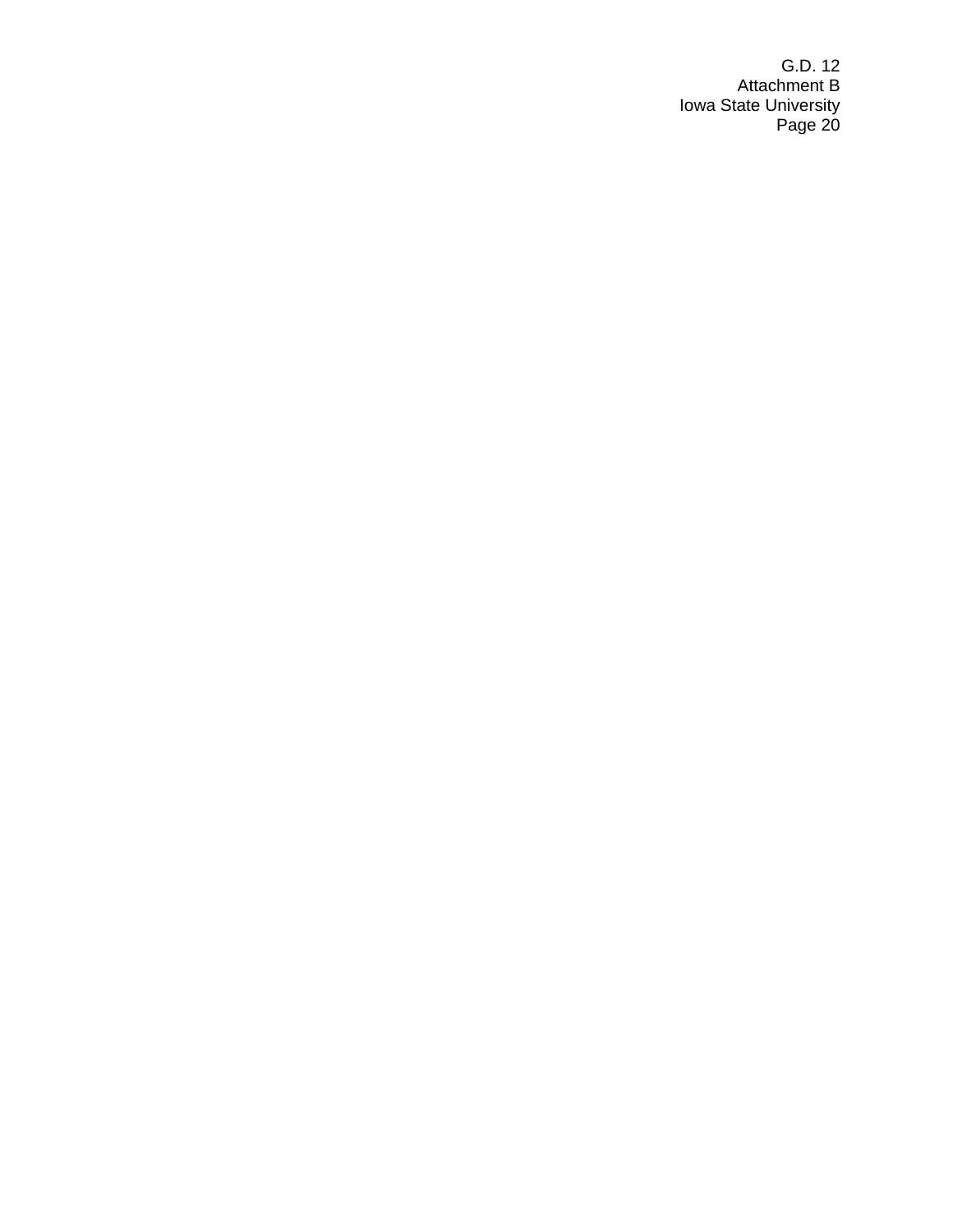# **IOWA STATE UNIVERSITY PROPOSED RESIDENCE SYSTEM RATES**  *Academic Year 2003-2004*

#### *Room, Suite & Apartment Rates Only*

| <b>Lower Division Neighborhood</b> |                                                                                                                                                                                                                                                                                                                                                                                                                                                             | <b>Present Rate</b>                                                                                                              | <b>Proposed Rate</b>                                                                                                             | \$ Inc                                                                                              | $%$ Inc                                                                                                  |
|------------------------------------|-------------------------------------------------------------------------------------------------------------------------------------------------------------------------------------------------------------------------------------------------------------------------------------------------------------------------------------------------------------------------------------------------------------------------------------------------------------|----------------------------------------------------------------------------------------------------------------------------------|----------------------------------------------------------------------------------------------------------------------------------|-----------------------------------------------------------------------------------------------------|----------------------------------------------------------------------------------------------------------|
| <b>Dormitories</b>                 | Double - Knapp<br>Double - Standard<br>Double - Maple                                                                                                                                                                                                                                                                                                                                                                                                       | \$2,592<br>\$2,822<br>\$3,196                                                                                                    | \$2,592<br>\$3,040<br>\$3,444                                                                                                    | \$0<br>\$218<br>\$248                                                                               | 0.00%<br>7.75%<br>7.75%                                                                                  |
|                                    | Single - Knapp<br>Single - Standard                                                                                                                                                                                                                                                                                                                                                                                                                         | \$3,358<br>\$3,658                                                                                                               | \$3,358<br>\$3,940                                                                                                               | \$0<br>\$282                                                                                        | 0.00%<br>7.75%                                                                                           |
|                                    | Super Single - Knapp<br>Super Single - Standard<br>Super Single - Maple                                                                                                                                                                                                                                                                                                                                                                                     | \$3,642<br>\$3,966<br>\$4,340                                                                                                    | \$3,642<br>\$4,272<br>\$4,676                                                                                                    | \$0<br>\$306<br>\$336                                                                               | 0.00%<br>7.75%<br>7.75%                                                                                  |
| <b>Suites</b>                      | Suite Triple - Maple<br>Suite Double - Union Drive<br>Suite Single - Union Drive<br>Super Suite - Union Drive                                                                                                                                                                                                                                                                                                                                               | \$3,346<br>\$3,966                                                                                                               | \$3,604<br>\$4,272<br>\$5,506<br>\$6,024                                                                                         | \$258<br>\$306                                                                                      | 7.75%<br>7.75%                                                                                           |
| <b>Upper Division Neighborhood</b> |                                                                                                                                                                                                                                                                                                                                                                                                                                                             |                                                                                                                                  |                                                                                                                                  |                                                                                                     |                                                                                                          |
| <b>Dormitories</b>                 | Super Single - Wallace Wilson<br>Single - Wallace Wilson                                                                                                                                                                                                                                                                                                                                                                                                    | \$3,970<br>\$3,694                                                                                                               | \$3,970<br>\$3,694                                                                                                               | \$0<br>\$0                                                                                          | 0.00%<br>0.00%                                                                                           |
| Suites                             | Single - Buchanan<br>Double-Buchanan                                                                                                                                                                                                                                                                                                                                                                                                                        |                                                                                                                                  | \$4,788<br>\$4,164                                                                                                               |                                                                                                     |                                                                                                          |
| <b>Frederiksen Court</b>           | 12 month contract<br>2 Bedroom Apartment Shared<br>4 Bedroom Apartment Single<br>4 Bedroom Apartment Plus<br>2 Bedroom Apartment Super Single<br>9 month contract<br>2 Bedroom Apartment Shared<br>4 Bedroom Apartment Single<br>4 Bedroom Apartment Plus<br>2 Bedroom Apartment Super Single<br>3 month contract (Summer only)<br>2 Bedroom Apartment Shared<br>4 Bedroom Apartment Single<br>4 Bedroom Apartment Plus<br>2 Bedroom Apartment Super Single | \$4,140<br>\$4,680<br>\$5,100<br>\$5,792<br>\$3,229<br>\$3,826<br>\$4,170<br>\$4,604<br>\$1,076<br>\$1,275<br>\$1,390<br>\$1,535 | \$4,264<br>\$4,820<br>\$5,253<br>\$5,966<br>\$3,326<br>\$4,056<br>\$4,420<br>\$4,961<br>\$1,118<br>\$1,326<br>\$1,446<br>\$1,596 | \$124<br>\$140<br>\$153<br>\$174<br>\$97<br>\$230<br>\$250<br>\$357<br>\$42<br>\$51<br>\$56<br>\$61 | 3.00%<br>3.00%<br>3.00%<br>3.00%<br>3.00%<br>6.00%<br>6.00%<br>7.75%<br>4.00%<br>4.00%<br>4.00%<br>4.00% |
|                                    | <b>Optional Dormitory Room Alternatives - Individual</b>                                                                                                                                                                                                                                                                                                                                                                                                    |                                                                                                                                  |                                                                                                                                  |                                                                                                     |                                                                                                          |
| <b>Application Processing Fee</b>  | Add-on for Semester Break Housing<br>Add-on for Air-conditioning for Acad. Year                                                                                                                                                                                                                                                                                                                                                                             | \$68<br>\$10                                                                                                                     | \$208<br>\$75                                                                                                                    | \$224<br>\$7                                                                                        | \$16<br>10.00%                                                                                           |

*NOTE: Rates listed for Wallace, Wilson and Knapp Halls include Winter Break housing at no additional charge.*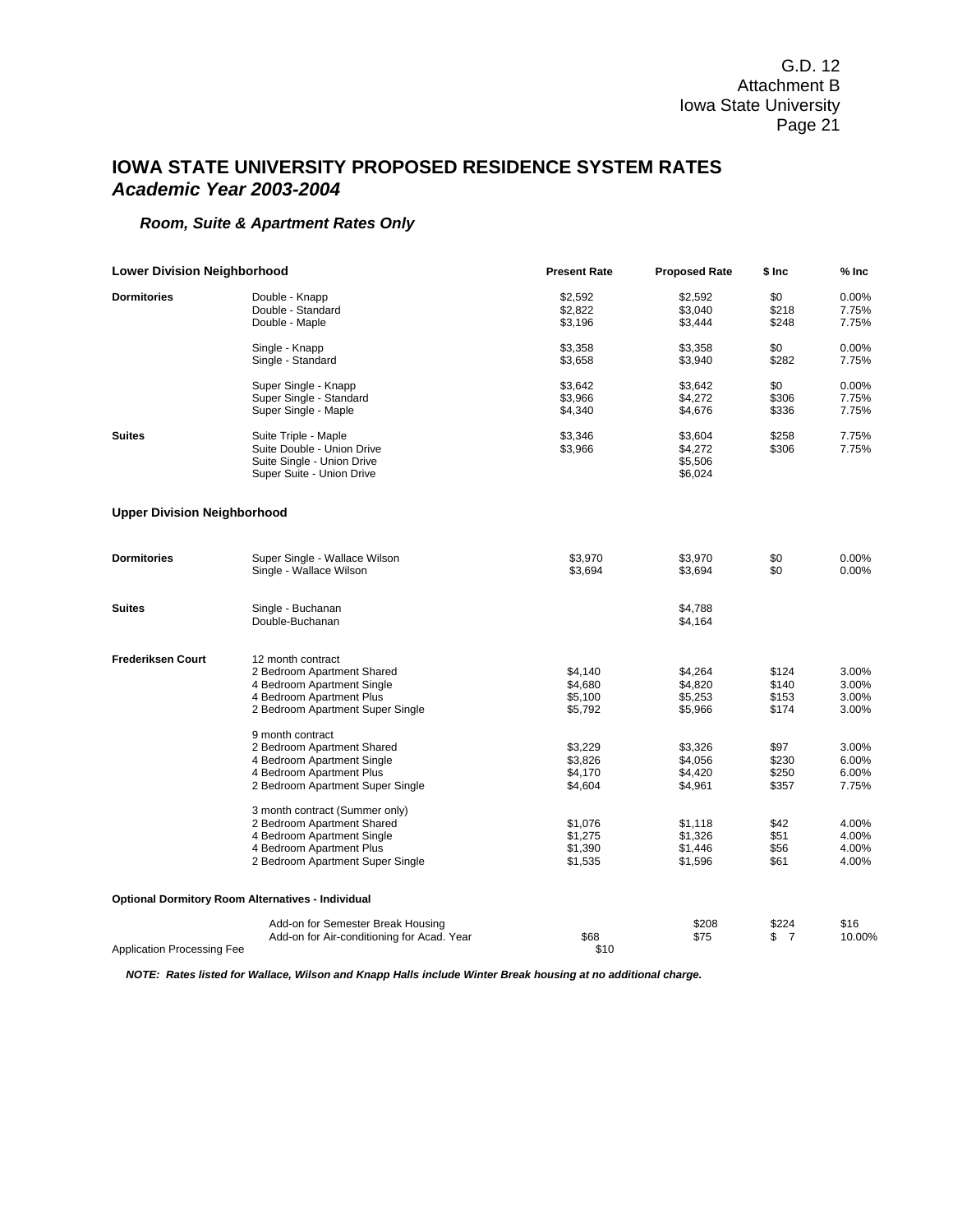## **IOWA STATE UNIVERSITY PROPOSED RESIDENCE SYSTEM RATES (cont.)**  *University Family and Older Single Student Housing*

|                           |       |       | $$$ Inc. | $%$ Inc |
|---------------------------|-------|-------|----------|---------|
|                           |       |       |          |         |
| Students - Standard       | \$499 | \$524 | \$25     | 5.0%    |
| Students - Large          | \$509 | \$534 | \$25     | 5.0%    |
| Staff                     | \$651 | \$684 | \$33     | 5.0%    |
| Renovated                 | \$520 | \$546 | \$26     | 5.0%    |
|                           |       |       |          |         |
| <b>Students</b>           | \$462 | \$485 | \$23     | 5.0%    |
|                           |       |       |          |         |
| Students - Standard       | \$482 | \$506 | \$24     | 5.0%    |
| Students - Large          | \$492 | \$517 | \$25     | 5.0%    |
| <b>Students One Level</b> | \$462 | \$485 | \$23     | 5.0%    |
| Staff                     | \$630 | \$662 | \$32     | 5.0%    |
|                           |       |       |          |         |
| <b>Students</b>           | \$431 | \$453 | \$22     | 5.0%    |
| Staff                     | \$630 | \$662 | \$32     | 5.0%    |
|                           |       |       |          |         |

| <b>Board and Meal Plans Only</b>                                                         | <b>Present Rate</b>  | Proposed Rate | $$$ Inc   | $%$ Inc   |
|------------------------------------------------------------------------------------------|----------------------|---------------|-----------|-----------|
| Board Plans: Available to all students                                                   |                      |               |           |           |
| Premium Cy Plan with \$200 Dining Dollar\$<br>No current comparison                      | <b>NA</b>            | \$3.200       | <b>NA</b> | <b>NA</b> |
| Cyclone 17 Plus \$300 Dining Dollar\$<br>Current 20 Meal Plan with \$100 Dining Dollar\$ | <b>NA</b><br>\$2,198 | \$2,700       | \$502     | 22.8%     |
| Cyclone 14 Plus \$300 Dining Dollar\$<br>Current 14 Meal Plan with \$100 Dining Dollar\$ | <b>NA</b><br>\$2,146 | \$2.600       | \$454     | 21.2%     |
| Cyclone 10 Plus \$150 Dining Dollar\$<br>Current 10 Meal Plan with \$100 Dining Dollar\$ | <b>NA</b><br>\$2,050 | \$2.360       | \$310     | 15.1%     |
| Cyclone 7 Plus \$600 Dining Dollar\$<br>No current comparison                            | <b>NA</b>            | \$2,300       | <b>NA</b> |           |

*Note: The reader should be aware of the plan differences when making price comparisons between the Current 20 & Proposed 17, the Current 14 and Proposed 14, and the Current 10 and Proposed 10 plans. Please see Attachment A for details.* 

**Block Meal Plans Plus: Available To Wallace/Wilson, Frederiksen Court, and UFH residents and all non-residents** 

| 100 Meal Block Plan Plus 900 (Issued 50 meals/\$450 per semester)  | NA        | \$1,550 | NA        | <b>NA</b> |
|--------------------------------------------------------------------|-----------|---------|-----------|-----------|
| 150 Meal Block Plan Plus 600 (Issued 75 meals/\$300 per semester)  | NA        | \$1,550 | <b>NA</b> | <b>NA</b> |
| 200 Meal Block Plan Plus 300 (Issued 100 meals/\$150 per semester) | <b>NA</b> | \$1.550 | <b>NA</b> | <b>NA</b> |
|                                                                    |           |         |           |           |

 *No current comparison to these Block Meal Plan Plus*

## *Block Meal Plans: Available to Frederiksen Court and UFH Residents and all non-residents*

| 10 Meal Block Plan | <b>NA</b>      | \$63  | NA        | <b>NA</b> |
|--------------------|----------------|-------|-----------|-----------|
| 20 Meal Block Plan | N <sub>A</sub> | \$119 | <b>NA</b> | <b>NA</b> |
| 30 Meal Block Plan | <b>NA</b>      | \$173 | NA        | <b>NA</b> |
| 40 Meal Block Plan | <b>NA</b>      | \$225 | NA        | <b>NA</b> |

 *No current comparison to these Block Meal Plan*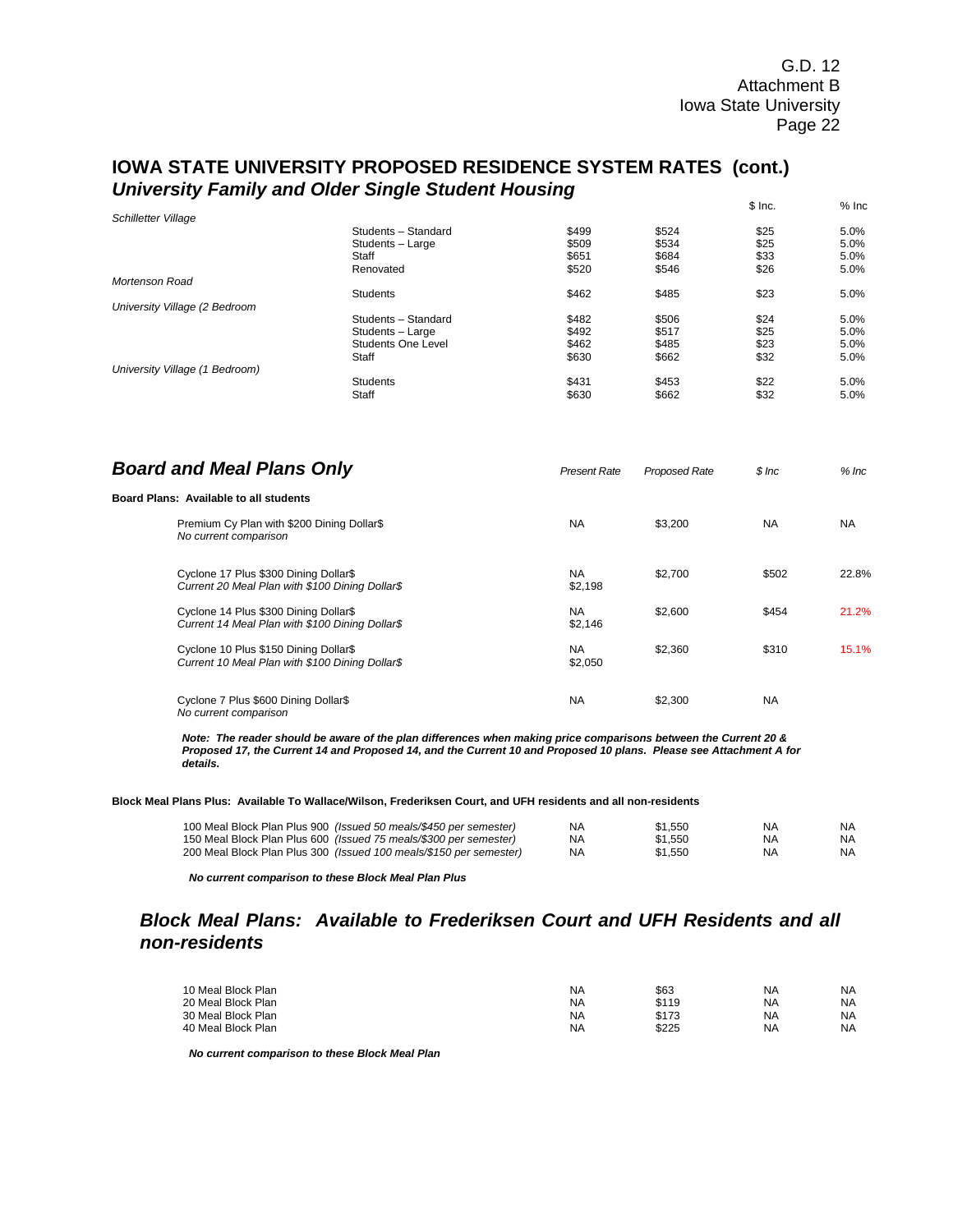## **IOWA STATE UNIVERSITY PROPOSED RESIDENCE SYSTEM RATES (cont.)** *Dining Dollar Meal Plans: Available to Frederiksen Court and UFH Residents and all non-residents*

| \$10-\$190 Dining Dollar\$ | <b>NA</b> | Face Value                      | <b>NA</b> |
|----------------------------|-----------|---------------------------------|-----------|
| \$200-390 Dining Dollar\$  | <b>NA</b> | 5.00% Discount from Face Value  | <b>NA</b> |
| \$400-590 Dining Dollar\$  | <b>NA</b> | 7.50% Discount from Face Value  | <b>NA</b> |
| \$600 Plus Dining Dollar\$ | <b>NA</b> | 10.00% Discount from Face Value | <b>NA</b> |
|                            |           |                                 |           |

 *Current Dining Dollar Plans sold on a dollar for dollar basis*

#### Summer Session 2002

| Room Plans Only         | Double - Standard                                                                                               | \$728   | \$764                                     | \$36 | 5.0% |
|-------------------------|-----------------------------------------------------------------------------------------------------------------|---------|-------------------------------------------|------|------|
|                         | Super Single - Standard                                                                                         | \$1.009 | \$1,059                                   | \$50 | 5.0% |
|                         | Single - Standard                                                                                               | \$917   | \$963                                     | \$46 | 5.0% |
| <b>Board Plans Only</b> | Premium Cy Plan Plus 50<br>Cyclone 17 Plus 75<br>Cyclone 14 Plus 75<br>Cyclone 10 Plus 40<br>Cyclone 7 Plus 150 |         | \$780<br>\$659<br>\$634<br>\$578<br>\$564 |      |      |

 *NOTE: Summer session board plans are pro-rated based upon the academic year rates proposed above.*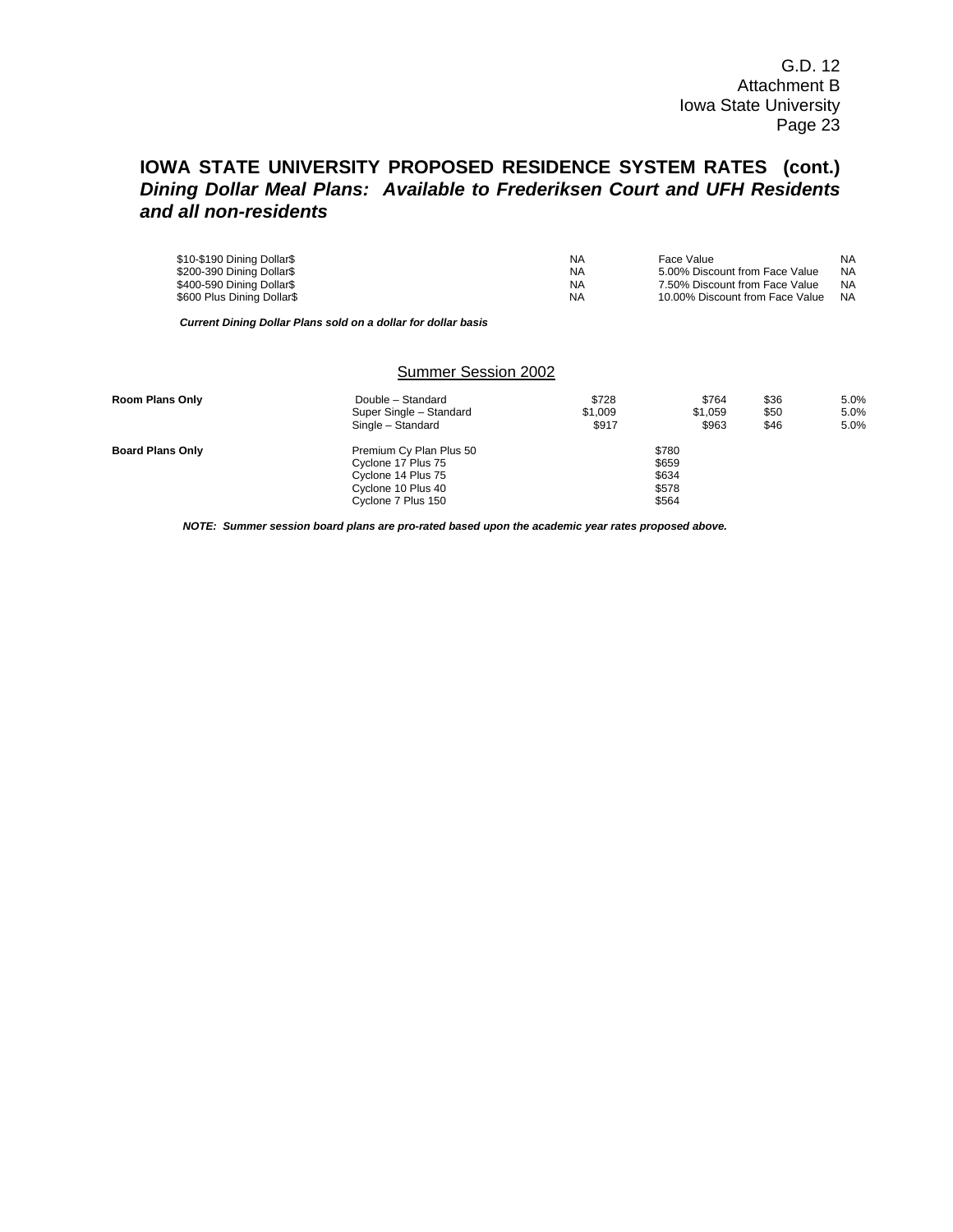#### **Iowa State University Residence System Preliminary Budget Proposal 2003-2004**

|                                               |                  |               | Revised                 |              |                               | Proposed      |
|-----------------------------------------------|------------------|---------------|-------------------------|--------------|-------------------------------|---------------|
|                                               | Actual           |               | <b>Budget</b>           | Forecast     |                               | <b>Budget</b> |
|                                               | 2001-2002        |               | 2002-2003               | 2002-2003    |                               | 2003-2004     |
| <b>OPERATIONS</b> (Modified Accrual Basis)    |                  |               |                         |              |                               |               |
| Revenue                                       | \$50,941,980     |               | \$53,008,169            | \$54,157,456 |                               | \$61,939,432  |
| <b>Expenditures for Operations</b>            | 34,939,813       |               | 36,826,574              | 37,967,132   |                               | 46, 197, 540  |
| Net Operating Revenue                         | 16,002,168       |               | 16,181,594              | 16,190,324   |                               | 15,741,892    |
| % of Revenues                                 | 31.4%            |               | 30.5%                   | 29.9%        |                               | 25.4%         |
| Debt Service (due July 1)                     | \$7,773,015      |               | \$8,719,365             | \$9,151,644  |                               | \$10,954,660  |
| <b>Mandatory Transfers</b>                    | 500,000          |               | 500,000                 | 500,000      |                               | \$500,000     |
| Net after Debt Service and                    |                  |               |                         |              |                               |               |
| <b>Mandatory Transfers</b>                    | \$7,729,153      |               | \$6,962,230             | \$6,538,680  |                               | \$4,287,233   |
| % of Revenues                                 | 15.2%            |               | 13.1%                   | 12.1%        |                               | 6.9%          |
| University Overhead Payment from Surplus      | \$749,478        |               | \$749,478               | \$749,478    |                               | \$764,468     |
| % of Expenditures                             | 2.1%             |               | 2.0%                    | 2.0%         |                               | 1.7%          |
| University Scholarship Fund                   | \$360,000        |               | \$360,000               | \$360,000    |                               | \$360,000     |
| % of Revenues                                 | 0.7%             |               | 0.7%                    | 0.7%         |                               | 0.6%          |
|                                               |                  |               |                         |              |                               |               |
| REVENUE AND EXPENDITURE DETAIL<br>Revenues    |                  |               |                         |              | \$                            | 3,162,765     |
| Contracts                                     | \$<br>43,779,743 |               | \$47,743,237            | \$45,858,736 | \$                            | 47,646,907    |
| Interest                                      |                  |               |                         |              | \$                            |               |
|                                               | 1,895,705        |               | 1,544,838               | 1,916,248    |                               | 1,952,124     |
| Other Income                                  | 5,266,532        |               | 3,720,093               | 6,382,472    | \$<br>$\overline{\mathbb{S}}$ | 12,340,401    |
| Total                                         | 50,941,980       |               | \$53,008,169            | \$54,157,456 |                               | 61,939,432    |
|                                               |                  |               |                         |              |                               |               |
| Expenditures                                  |                  |               |                         |              |                               |               |
| <b>Salaries</b>                               | \$<br>18,510,373 |               | \$19,021,029            | \$19,530,758 | \$                            | 23,599,103    |
| Cost of Food                                  | 4,017,598        |               | 4,581,023               | 4,332,225    | \$                            | 7,362,268     |
| Other Operating                               | 7,280,535        |               | 6,997,886               | 8,024,560    | \$                            | 8,933,426     |
| Utilities                                     | 4,124,150        |               | 4,842,649               | 4,785,260    | \$                            | 4,895,934     |
| Repairs                                       | 1,007,156        |               | 1,383,987               | 1,294,330    | \$                            | 1,406,809     |
| Total                                         | \$<br>34,939,813 |               | $\overline{36,826,574}$ | \$37,967,132 | $\overline{\mathbb{S}}$       | 46,197,540    |
| <b>Total Staff FTE</b>                        |                  |               | 644                     | 649          |                               | 703           |
|                                               |                  |               |                         |              |                               |               |
| <b>CASH AND INVESTMENT BALANCES (JUNE 30)</b> |                  |               |                         |              |                               |               |
| Revenue Fund                                  |                  |               |                         |              |                               |               |
| Operation and Maint Fund                      |                  |               |                         |              |                               |               |
| <b>Improvement Fund</b>                       | \$<br>127        | $\mathcal{S}$ |                         | \$           |                               |               |
| Surplus fund                                  | 14,648,633       |               | 3,654,099               | 14,490,437   |                               | 10,967,541    |
| Subtotal--Voluntary reserve Balances          | 14,648,760       |               | 3,654,099               | 14,490,437   |                               | 10,967,541    |
| Sinking fund                                  | 5,353,362        |               | 8,719,365               | 9,151,644    |                               | 10,954,660    |
| <b>Bond Reserve Fund</b>                      | 9,444,159        |               | 9,450,675               | 11,467,620   |                               | 11,467,620    |
| <b>Construction Fund</b>                      | 14,170,430       |               | 1,661,111               | 25,513,717   |                               | 2,493,847     |
| Subtotal--Mandatory Reserve Balances          | 28,967,951       |               | 19,831,151              | 46,132,981   |                               | 24,916,127    |
| Total--All Reserve Balances June 30           | 43,616,711       |               | 23,485,250              | 60,623,418   |                               | 35,883,668    |
|                                               |                  |               |                         |              |                               |               |

Footnote:

Other income includes Memorial Union.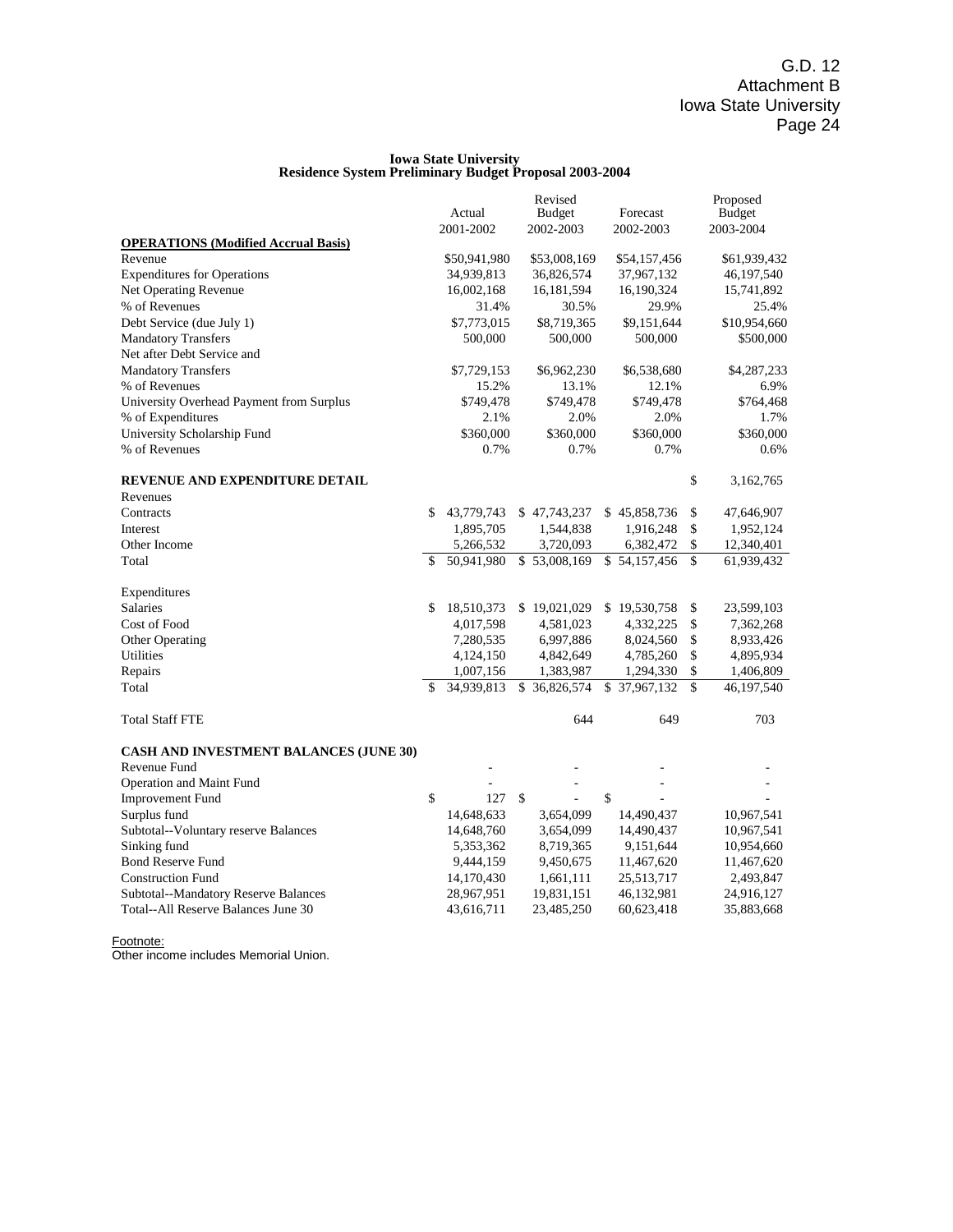#### **UNIVERSITY OF NORTHERN IOWA**

FIVE-YEAR PLAN FY 2004 – FY 2008 The University of Northern Iowa's five-year plan provides enrollment and occupancy projections, significant policy and program considerations, plans for renovation of facilities, and financial forecasts. (Summary on page 28).

Enrollment / **Occupancy Projections** The enrollment projections, prepared by the University in the fall of each year, serve as the basis for estimating future occupancy. The University is projecting residence system occupancy to remain relatively stable at a range of 4,000 in the fall of 2003 to 4,130 in the fall of 2007. Apartment occupancy is projected to be at capacity of 363.

Policy / Program **Considerations** Policies and procedures are continually under review to enable the department to respond to the dynamic populations and maintain fiscal viability. Examples of important changes for this year include:

- Increase in the prepayment amount at the time of contracting;
- A new application processing fee;
- Graduated cancellation and refund schedule and amounts; and
- Earlier opportunities for current students to contract and secure assignments.

Future discussions will include changes in the design capacity of the system to reflect the typical uses of the space.

Renovation of **Facilities** The University of Northern Iowa is continuing to upgrade and maintain the residence system facilities by spending adequate resources for major repairs, replacements, and renovations.

> The five-year plan includes the completion of Towers Center Improvement Project and miscellaneous deferred maintenance and fire safety upgrades issues. The Commons Dining Renovation listed on past reports, has been delayed.

Financial Forecasts With the exception of the Towers Center Improvement Project, deferred maintenance and facility improvements will be accomplished as part of regular repairs and maintenance to be funded by the improvement fund.

> Five-year estimates are stated in FY 2003 dollars. No attempt has been made to estimate the effects of inflation.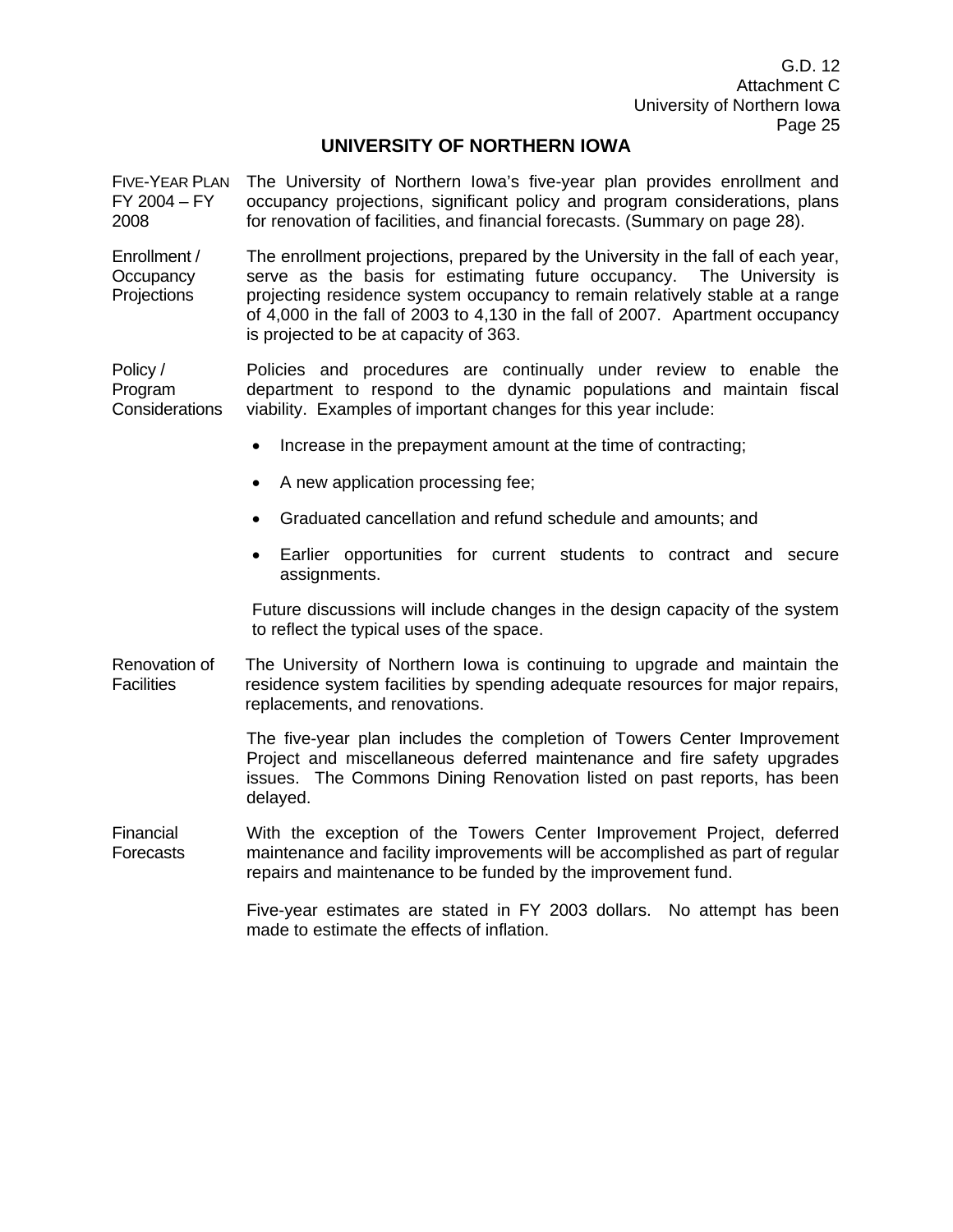PROPOSED **RESIDENCE** RATES 2003 - 2004 The following table shows the University's rate increases for the past five years as well as the current proposed rates for double occupancy residence hall rooms with full board contracts.

> **Double Occupancy Room and Full Board Dollar Increase Percent Increase** FY 1999 **\$3,624** \$180 5.2% FY 2000 3,914 290 8.0% FY 2001 4,149 235 6.0% FY 2002 4,398 249 6.0% FY 2003 4,640 242 5.5% **FY 2004 Proposed Rate \$4,918 \$278 6.0%**

 The proposed rate increases are calculated based on estimated operating cost increases, the proposed infrastructure improvements, and the debt service requirements. The major factors leading to this year's rate increases are the slight decline in residence hall occupancy, long range Ethernet addition, food costs, and Campbell Dining reopening.

Room Options The University of Northern Iowa offers a variety of room and board options to meet the varied needs of the students. The following table identifies the proposed range of rates for housing. The range is significant because it includes all room types from the standard double occupancy room to single suites.

#### **Residence Hall Room Rates**

|     | 2003 - 2004 | 2003 - 2004                 | \$           |
|-----|-------------|-----------------------------|--------------|
|     | Lowest      | Highest                     | Range        |
|     |             | Proposed Rate Proposed Rate | Increase     |
| UNI | \$2,350     | \$4,578                     | $$90 - $245$ |

Board Options The University of Northern Iowa has added some new meal plans for the 2003-2004 academic year to give students more flexibility to choose a plan that meets their needs. The following table identifies the proposed range of rates for board plans.

|     | <b>Residence System Board Rates</b> |                      |               |
|-----|-------------------------------------|----------------------|---------------|
|     | 2003 - 2004                         | 2003 - 2004          | S             |
|     | Lowest                              | Highest              | Range         |
|     | <b>Proposed Rate</b>                | <b>Proposed Rate</b> | Increase      |
| UNI | \$2,188                             | \$3,300              | $$138 - $147$ |

Proposed increases for apartments average 6.5%.

The entire schedule of proposed rate increases for residence hall room and board and student apartment rents for the 2003-2004 academic year is identified on pages 29-31.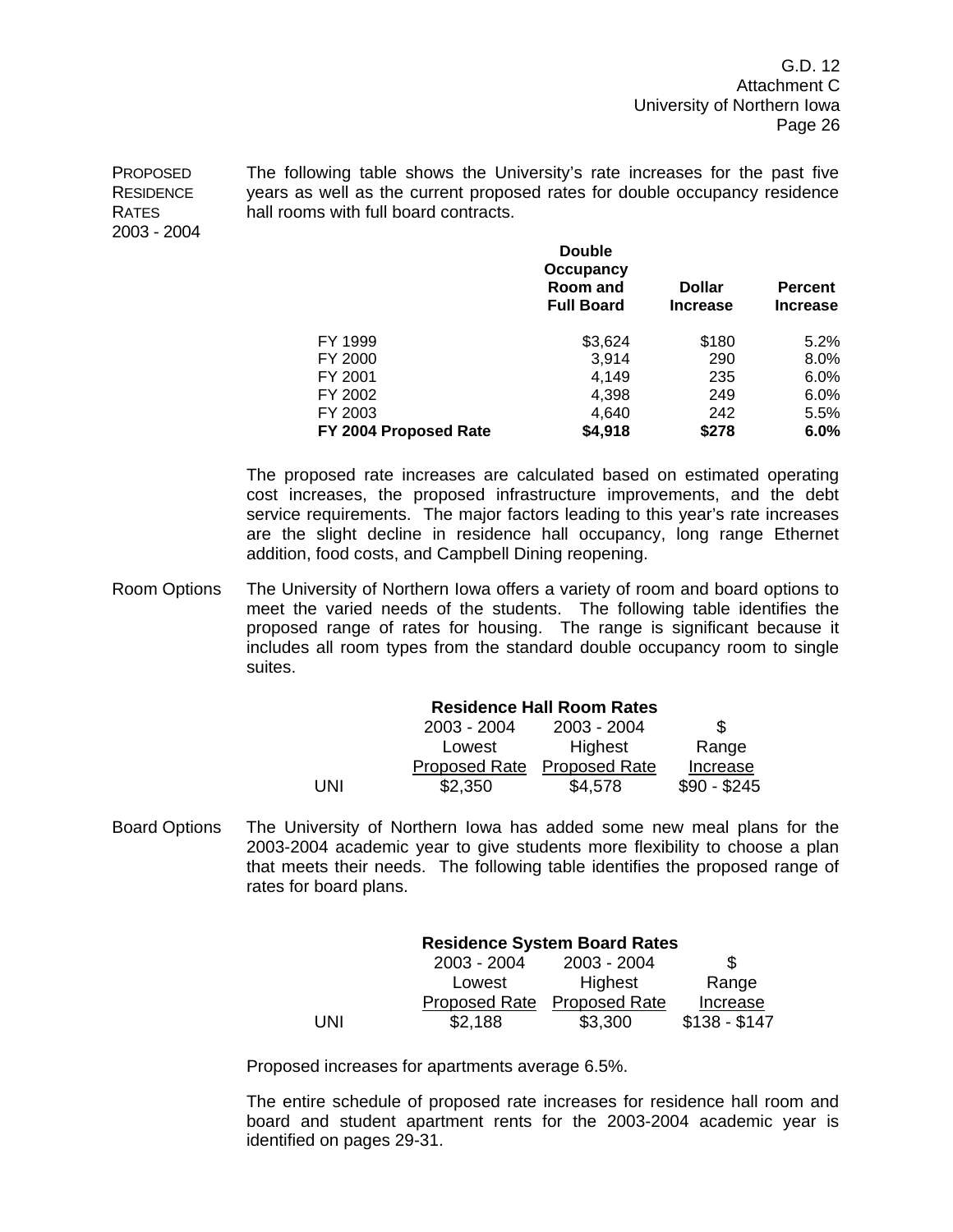Student **Notification** Residence hall student leaders were informed of the planning involved with the 2004 budget and preliminary rates including the range of rate increases being considered.

BUDGET

FY 2003 ESTIMATE AND **PRELIMINARY** FY 2004 The following table identifies key elements of the original FY 2003 budget, the revised FY 2003 estimates, and the preliminary FY 2004 budget. For further detail including FY 2002 actual revenue and expenditure detail, see page 32.

|                                    | UNIVERSITY OF NORTHERN IOWA                   |                                |                                      |
|------------------------------------|-----------------------------------------------|--------------------------------|--------------------------------------|
|                                    | Residence System Preliminary Budget 2003-2004 |                                |                                      |
|                                    | Approved<br><b>Budget</b><br>FY 2003          | Revised<br>Estimate<br>FY 2003 | Proposed<br><b>Budget</b><br>FY 2004 |
| Gross Revenue                      | \$24,487,852                                  | \$23,633,986                   | \$24,348,684                         |
| <b>Expenditures for Operations</b> | \$19,456,780                                  | \$18,202,589                   | \$19,585,391                         |
| Debt Service & Mand. Transfers     | \$3,263,978                                   | \$3,230,722                    | \$3,142,103                          |
| Net Revenue                        | \$1,767,094                                   | \$2,200,675                    | \$1,621,190                          |
| Net Revenue as % of Gross Rev.     | 7.2%                                          | 9.3%                           | 6.7%                                 |

# FY 2003 FY 2003 gross revenue is expected to be less than budget due to fewer Net Revenue as % of Gross Rev.  $7.2\%$  9.3% 6.7%

residents than predicted and reductions in miscellaneous income. Expenses were reduced largely through staff reductions, cost of food, and utilities. FY 2003 revised net revenue, after debt service and mandatory transfers, is estimated to be \$2.2 million, or 9.3% of gross revenue.

> Voluntary reserves, which are used for repairs and capital improvements are expected to be \$7.1 million as of June 30, 2003.

FY 2004 The FY 2004 budgeted revenues assume a decrease of 121 students (-2.9%) in occupancy and the approval of the proposed rate increases. The \$24.3 million in gross revenues represent an increase of 3.0% over the revised FY 2003 budget.

> The FY 2004 preliminary budget is subject to further review and action when the Board approves the final FY 2004 institutional restricted fund budgets.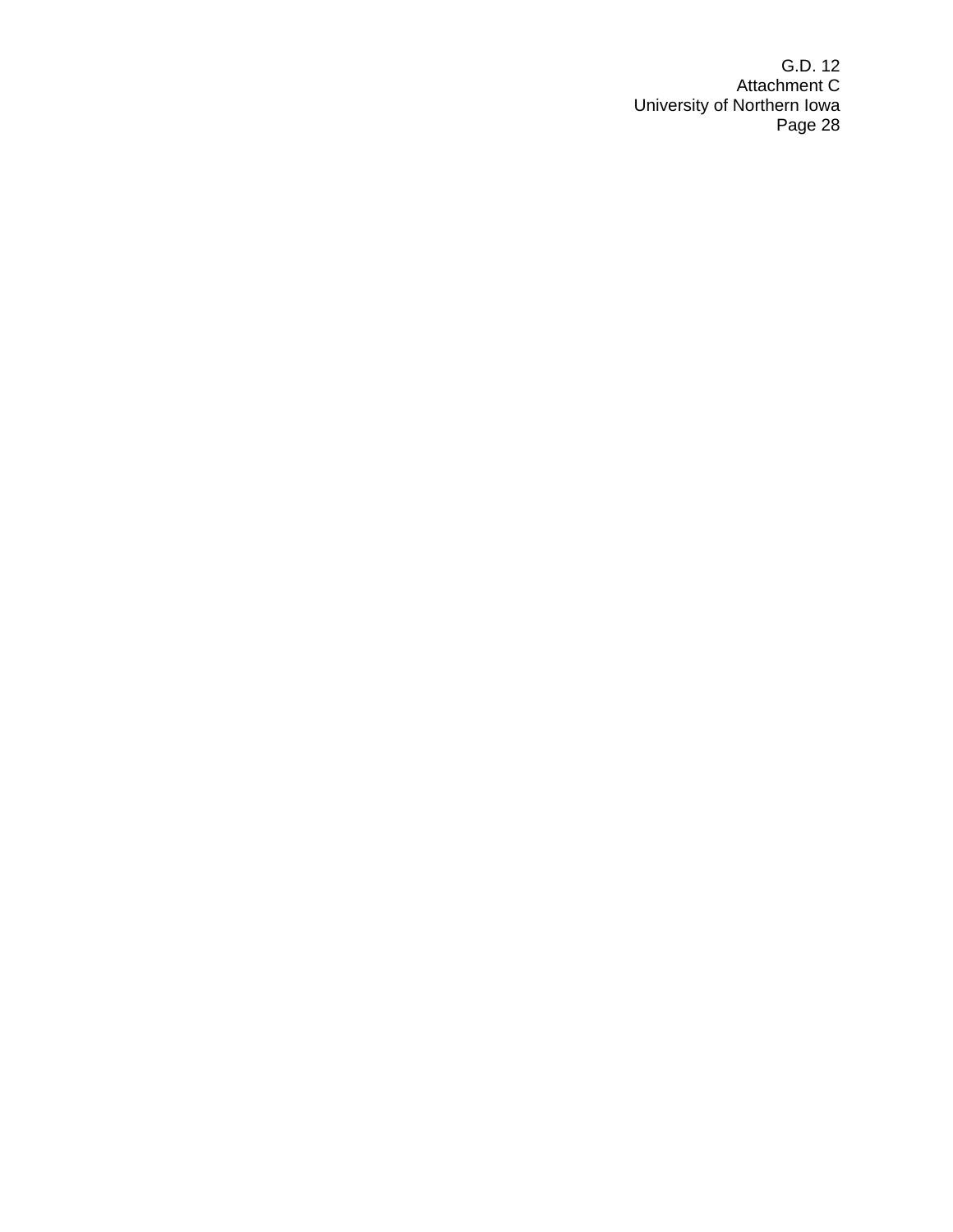## **UNIVERSITY OF NORTHERN IOWA PROPOSED RESIDENCE HALL AND MEAL RATES FOR FY 2004**

| <b>ROOM AND FULL BOARD</b>    | <b>Current</b><br>Rate  | <b>Proposed</b><br>Rate | <b>Dollar</b><br><b>Increase</b> | <b>Percent</b><br><b>Increase</b> |  |
|-------------------------------|-------------------------|-------------------------|----------------------------------|-----------------------------------|--|
| <b>ACADEMIC YEAR</b>          |                         |                         |                                  |                                   |  |
| Double Occupancy              |                         |                         |                                  |                                   |  |
| Residence Hall (w/o air)      | \$4,640.00              | \$4,918.00<br>\$278.00  |                                  | 5.99%                             |  |
| Bartlett Hall (air)           | \$4,713.00              | \$4,996.00              | \$283.00                         | 6.00%                             |  |
|                               |                         |                         |                                  |                                   |  |
| <b>Physical Single</b>        |                         |                         |                                  |                                   |  |
| Residence Hall (w/o air)      | \$5,340.00              | \$5,718.00              | \$378.00                         | 7.08%                             |  |
| Bartlett Hall (air)           | \$5,413.00              | \$5,796.00              | \$383.00                         | 7.08%                             |  |
| Double as Single              |                         |                         |                                  |                                   |  |
| Residence Hall (w/o air)      | $\overline{$}5,640.00$  | \$6,018.00              | \$378.00                         | 6.70%                             |  |
| Bartlett Hall (air)           | \$5,713.00              | \$6,096.00              | \$383.00                         | 6.70%                             |  |
|                               |                         |                         |                                  |                                   |  |
| <b>SUMMER 8 WEEK RATES</b>    |                         |                         |                                  |                                   |  |
| Double Occupancy              |                         |                         |                                  |                                   |  |
| Residence Hall (w/o air)      | \$1,160.00              | \$1,249.00              | \$89.00                          | 7.67%                             |  |
| Bartlett Hall (air)           | \$1,211.50              | \$1,301.25              | \$89.75                          | 7.41%                             |  |
|                               |                         |                         |                                  |                                   |  |
| Physical Single               |                         |                         |                                  |                                   |  |
| Residence Hall (w/o air)      | \$1,335.00              | \$1,449.00              | \$114.00                         | 8.54%                             |  |
| Bartlett Hall (air)           | $\overline{\$}1,386.25$ | $\overline{31}, 501.25$ | \$115.00                         | 8.30%                             |  |
| Double as Single              |                         |                         |                                  |                                   |  |
| Residence Hall (w/o air)      | \$1,410.00              | \$1,524.00              | \$114.00                         | 8.09%                             |  |
| Bartlett Hall (air)           | \$1,461.25              | \$1,576.25              | \$115.00                         | 7.87%                             |  |
|                               |                         |                         |                                  |                                   |  |
| <b>SUMMER PER WEEK RATES</b>  |                         |                         |                                  |                                   |  |
| Double Occupancy              |                         |                         |                                  |                                   |  |
| Residence Hall (w/o air)      | \$145.00                | \$156.13<br>\$11.13     |                                  | 7.67%                             |  |
| Bartlett Hall (air)           | \$151.44                | \$162.66<br>\$11.22     |                                  | 7.41%                             |  |
|                               |                         |                         |                                  |                                   |  |
| <b>Physical Single</b>        |                         |                         |                                  |                                   |  |
| Residence Hall (w/o air)      | $\overline{$}166.88$    | \$181.13                | \$14.25                          | 8.54%                             |  |
| <b>Bartlett Hall (air)</b>    | \$173.28                | \$187.66                | \$14.38                          | 8.30%                             |  |
| Double as Single              |                         |                         |                                  |                                   |  |
| Residence Hall (w/o air)      | \$176.25                | \$190.50                | \$14.25                          | 8.09%                             |  |
| Bartlett Hall (air)           | \$182.66                | \$197.03                | \$14.38                          | 7.87%                             |  |
|                               |                         |                         |                                  |                                   |  |
| <b>ROOM OPTION ONLY</b>       |                         |                         |                                  |                                   |  |
| Bartlett Hall - Academic Year |                         |                         |                                  |                                   |  |
| Double Occupancy              | \$2,205.00              | \$2,350.00              | \$145.00                         | 6.58%                             |  |
| <b>Physical Single</b>        | \$2,905.00              | \$3,150.00              | \$245.00                         | 8.43%                             |  |
| Double as Single              | \$3,205.00              | \$3,450.00              | \$245.00                         | 7.64%                             |  |
|                               |                         |                         |                                  |                                   |  |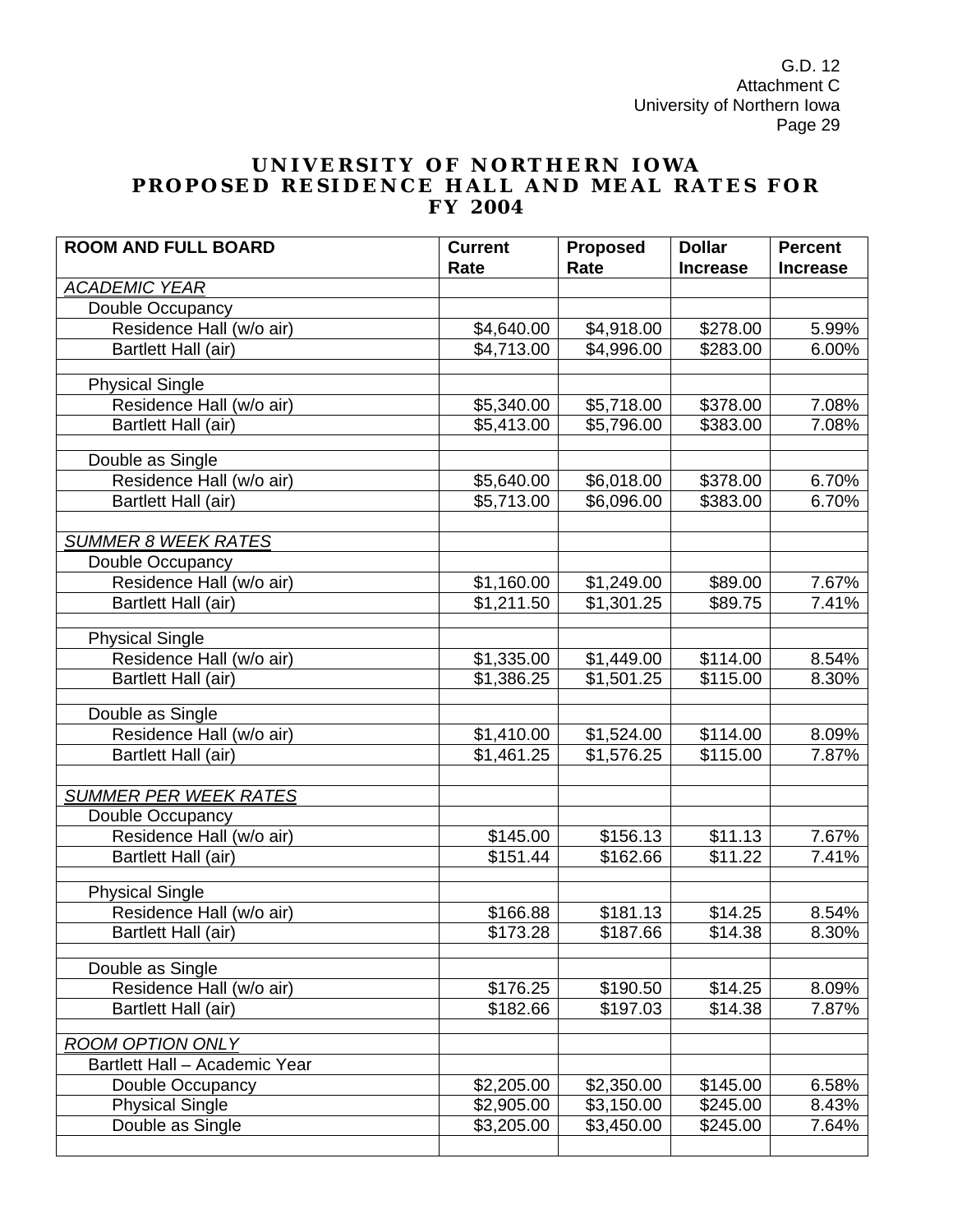|                                             | <b>Current</b>                  | <b>Dollar</b><br><b>Proposed</b> |                       | <b>Percent</b>  |  |
|---------------------------------------------|---------------------------------|----------------------------------|-----------------------|-----------------|--|
|                                             | Rate                            | Rate                             | <b>Increase</b>       | <b>Increase</b> |  |
|                                             |                                 |                                  |                       |                 |  |
| ROTH Academic Year - Double Occupancy       |                                 |                                  |                       |                 |  |
| 8 Person Suite                              | \$2,441.00                      | $\overline{$}2,531.00$           | \$90.00               | 3.69%           |  |
| 6 Person Apartment                          | \$2,900.00                      | \$3,000.00                       | \$100.00              | 3.45%           |  |
| 4 Person Apartment                          | \$2,900.00                      | \$3,000.00                       | \$100.00              | 3.45%           |  |
| 2 Person Apartment                          | \$3,355.00                      | \$3,480.00                       | \$125.00              | 3.73%           |  |
| ROTH Academic Year - Single Occupancy       |                                 |                                  |                       |                 |  |
| 8 Person Suite                              | \$3,241.00                      | \$3,366.00                       | \$125.00              | 3.86%           |  |
| 6 Person Apartment                          | \$3,823.00                      | \$3,973.00                       | \$150.00              | 3.92%           |  |
| 4 Person Apartment                          | \$3,823.00                      | \$3,973.00                       | \$150.00              | 3.92%           |  |
| 2 Person Apartment                          | \$4,408.00                      | \$4,578.00                       | \$170.00              | 3.86%           |  |
|                                             |                                 |                                  |                       |                 |  |
| Bartlett Hall - 8 Week Summer Session       |                                 |                                  |                       |                 |  |
| Double Occupancy                            | \$584.00                        | \$620.25                         | \$36.25               | 6.21%           |  |
| <b>Physical Single</b>                      | \$759.25                        | \$820.50                         | \$61.25               | 8.07%           |  |
| Double as Single                            | \$834.25                        | \$895.50                         | \$61.25               | 7.34%           |  |
|                                             |                                 |                                  |                       |                 |  |
| ROTH-8 Wk Summer Session Double Occupancy   |                                 |                                  |                       |                 |  |
| 8 Person Suite                              | \$610.25                        | \$632.75                         | \$22.50               | 3.69%           |  |
| 6 Person Apartment                          | \$725.00                        | \$750.00                         | \$25.00               | 3.45%           |  |
| 4 Person Apartment                          | \$725.00                        | \$750.00                         | \$25.00               | 3.45%           |  |
| 2 Person Apartment                          | \$838.75                        | \$870.00                         | \$31.25               | 3.73%           |  |
|                                             |                                 |                                  |                       |                 |  |
| ROTH-8 Wk Summer Session Single Occupancy   |                                 |                                  |                       |                 |  |
| 8 Person Suite                              | \$31.25<br>\$810.25<br>\$841.50 | 3.86%                            |                       |                 |  |
| 6 Person Apartment                          | \$955.75                        | \$993.25<br>\$37.50              |                       | 3.92%           |  |
| 4 Person Apartment                          | \$955.75                        | \$993.25<br>\$37.50              |                       | 3.92%           |  |
| 2 Person Apartment                          | \$1,102.00                      |                                  | \$1,144.50<br>\$42.50 |                 |  |
|                                             |                                 |                                  |                       | 3.86%           |  |
| Bartlett Hall Summer Session/per week       |                                 |                                  |                       |                 |  |
| Double Occupancy                            | \$73.06                         | \$77.53<br>\$4.47                |                       | 6.12%           |  |
| <b>Physical Single</b>                      | \$94.91                         | \$102.56<br>\$7.65               |                       | 8.06%           |  |
| Double as Single                            | \$104.28                        | \$111.94                         | \$7.66                | 7.34%           |  |
|                                             |                                 |                                  |                       |                 |  |
| ROTH Summer Session Double Occupancy/per wk |                                 |                                  |                       |                 |  |
| 8 Person Suite                              | \$76.28                         | \$79.09                          | \$2.81                | 3.69%           |  |
| 6 Person Apartment                          | \$90.63                         | \$93.75                          | \$3.13                | 3.45%           |  |
| 4 Person Apartment                          | \$90.63                         | \$93.75                          | \$3.13                | 3.45%           |  |
| 2 Person Apartment                          | \$104.84                        | \$108.75                         | \$3.91                | 3.73%           |  |
|                                             |                                 |                                  |                       |                 |  |
| ROTH Summer Session Single Occupancy/per wk |                                 |                                  |                       |                 |  |
| 8 Person Suite                              | \$101.28                        | \$105.19                         | \$3.91                | 3.86%           |  |
| 6 Person Apartment                          | \$119.47                        | \$124.16                         | \$4.69                | 3.92%           |  |
| 4 Person Apartment                          | \$119.47                        | \$124.16<br>\$4.69               |                       | 3.92%<br>3.86%  |  |
| 2 Person Apartment                          | \$137.75                        |                                  | \$5.31<br>\$143.06    |                 |  |
| <b>Application Processing Fee</b>           |                                 | \$25.00                          | \$25.00               | new             |  |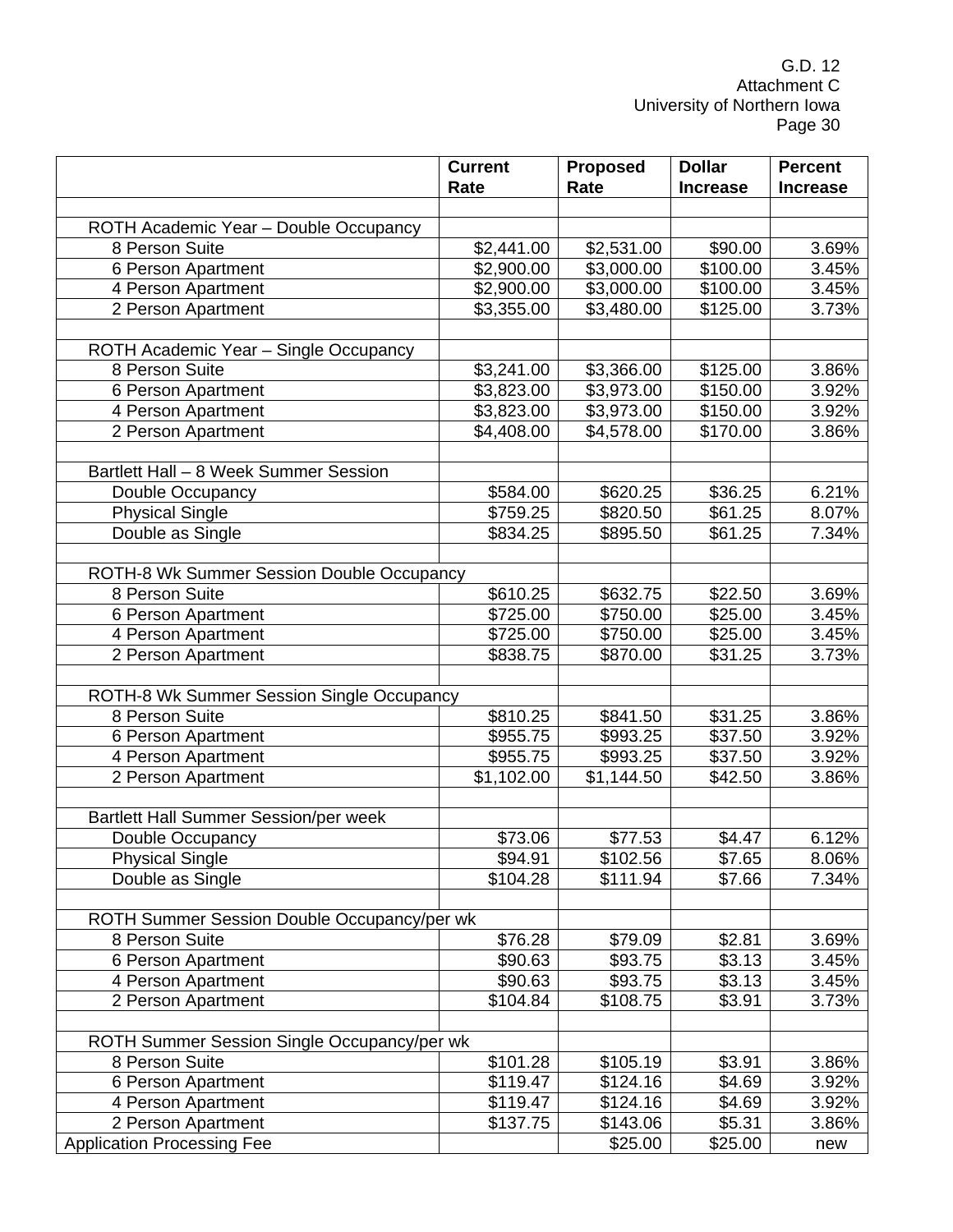| <b>MEAL PLANS</b>                                      |            |            |          |          |
|--------------------------------------------------------|------------|------------|----------|----------|
| Academic Year                                          |            |            |          |          |
| Option 1 - 19 Meals (\$100 Dining Dollars)             | \$2,508.00 | \$2,646.00 | \$138.00 | 5.50%    |
| Option 2 - 14 Meals (\$200 Dining Dollars)             | \$2,445.00 | \$2,592.00 | \$147.00 | 6.01%    |
| Option 3 - 10 Meals (\$150 Dining Dollars)             | \$2,188.00 | \$2,188.00 | \$0.00   | 0.00%    |
| Option 4* - Premium (\$500 Dining Dollars)             |            | \$3,300.00 |          |          |
| Option 5 <sup>*</sup> - 19 Plus (\$300 Dining Dollars) |            | \$2,870.00 |          |          |
| Option 6* - 14 Plus (\$400 Dining Dollars)             |            | \$2,816.00 |          |          |
| Option 7* - 10 Plus (\$250 Dining Dollars)             |            | \$2,304.00 |          |          |
|                                                        |            |            |          |          |
| Summer 8 Week Rate                                     |            |            |          |          |
| Option 2 - 14 MEALS                                    | \$611.25   | \$681.00   | \$69.75  | 11.41%   |
| Option 3 - 10 MEALS                                    | \$547.00   | \$547.00   | \$0.00   | $0.00\%$ |
|                                                        |            |            |          |          |
| <b>Summer Per Week Rate</b>                            |            |            |          |          |
| Option 2 - 14 MEALS                                    | \$72.75    | \$85.13    | \$8.72   | 11.41%   |
| Option 3 - 10 MEALS                                    | \$68.38    | \$68.38    | \$0.00   | $0.00\%$ |
|                                                        |            |            |          |          |
| * New Meal Plan Options                                |            |            |          |          |

## **PROPOSED APARTMENT HOUSING RATES FOR FY 2004 EFFECTIVE JULY 1, 2003**

| <b>HILLSIDE COURTS</b>                        | <b>Current</b> | <b>Proposed</b> |                 |                 |
|-----------------------------------------------|----------------|-----------------|-----------------|-----------------|
|                                               | <b>Monthly</b> | <b>Monthly</b>  | <b>Dollar</b>   | <b>Percent</b>  |
|                                               | Rate           | Rate            | <b>Increase</b> | <b>Increase</b> |
| One bedroom (1972) air conditioned            | \$300.00       | \$319.50        | \$19.50         | 6.50%           |
| Two bedroom (1972) window air                 | \$370.00       | \$394.00        | \$24.00         | 6.49%           |
| Two bedroom (1972) central air                | \$386.00       | \$411.00        | \$25.00         | 6.48%           |
| Two bedroom, two story (1972) air conditioned | \$435.00       | \$463.00        | \$28.00         | 6.44%           |
| Four bedroom central air                      | \$635.00       | \$676.00        | \$41.00         | 6.46%           |
| <b>JENNINGS DRIVE</b>                         |                |                 |                 |                 |
| Two bedroom (1978) air conditioned            | \$425.00       | \$452.00        | \$27.00         | 6.35%           |
| <b>COLLEGE COURTS</b>                         |                |                 |                 |                 |
| Two bedroom (1956 & 1958) no air conditioning | \$330.00       | \$351.00        | \$21.00         | 6.36%           |